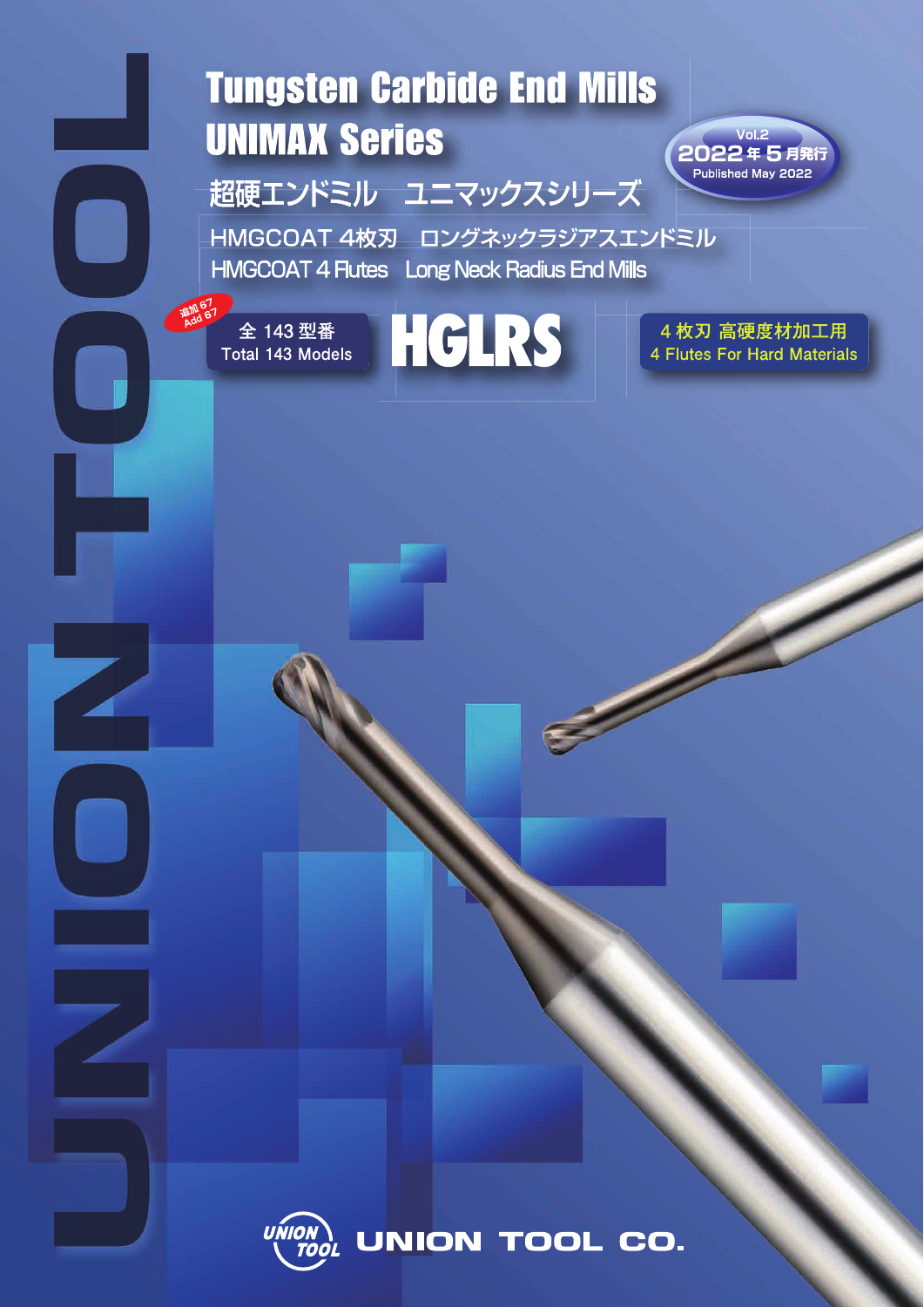# 高硬度材向け 4 枚刃ロングネックラジアス新登場!

4 Flute Long Neck Radius for Hard Materials



**特長 1 Feature 1 長寿命 Long tool life**

## **強ネガすくい角を採用 加工負荷に負けず 60 ~ 70HRC で真価を発揮**



Super negative rake angle is best suited for 60-70 HRC as it greatly reduces the cutting resistance.



摩耗幅比較 Wear width comparison<br>HGLRS φ3 × CR0.3 × EL16 <br>HGLRS φ3 × CR0.3 × EL16

### 次世代の超高硬度材も高能率かつ長寿命な加工を実現

New generation super hard materials ensure high efficiency milling and long tool life.

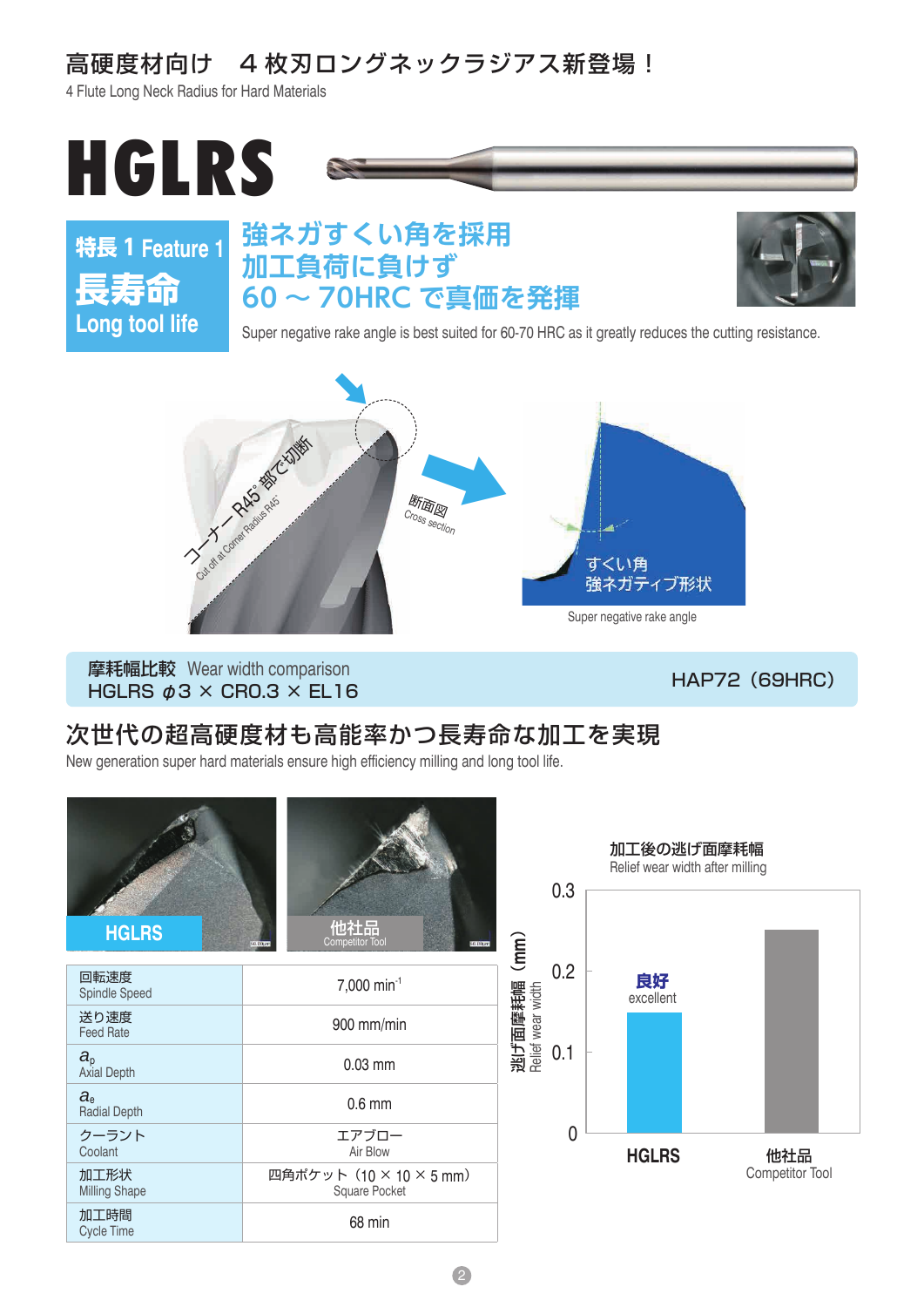# **特長 2 Feature 2 加工精度 Milling accuracy**

# **強バックテーパにより 加工精度と加工面品位を向上**

Improved milling accuracy and surface quality as a result of the strong back taper.

寸法精度比較 Dimensional accuracy comparison https://www.https://www.https://www.https://www.https://www.https://www<br>HGLRS φ3 × CR0.3 × EL16

### HGLRS は寸法変化が小さく、良好な加工精度

Smaller dimensional change and better milling accuracy with HGLRS



**特長 3 Feature 3 高精 High precision** 外径 **Outside** Diameter 外径公差 **Diameter Tolerance** R 精度 Radius **Accuracy** シャンク径公差 Shank Diameter **Tolerance** <sup>1</sup>≦D≦<sup>5</sup> **0/-0.01** <sup>±</sup>**0.003 0/-0.004**  $D=6$   $-0.005/-0.02$   $\pm 0.003$   $(n4)$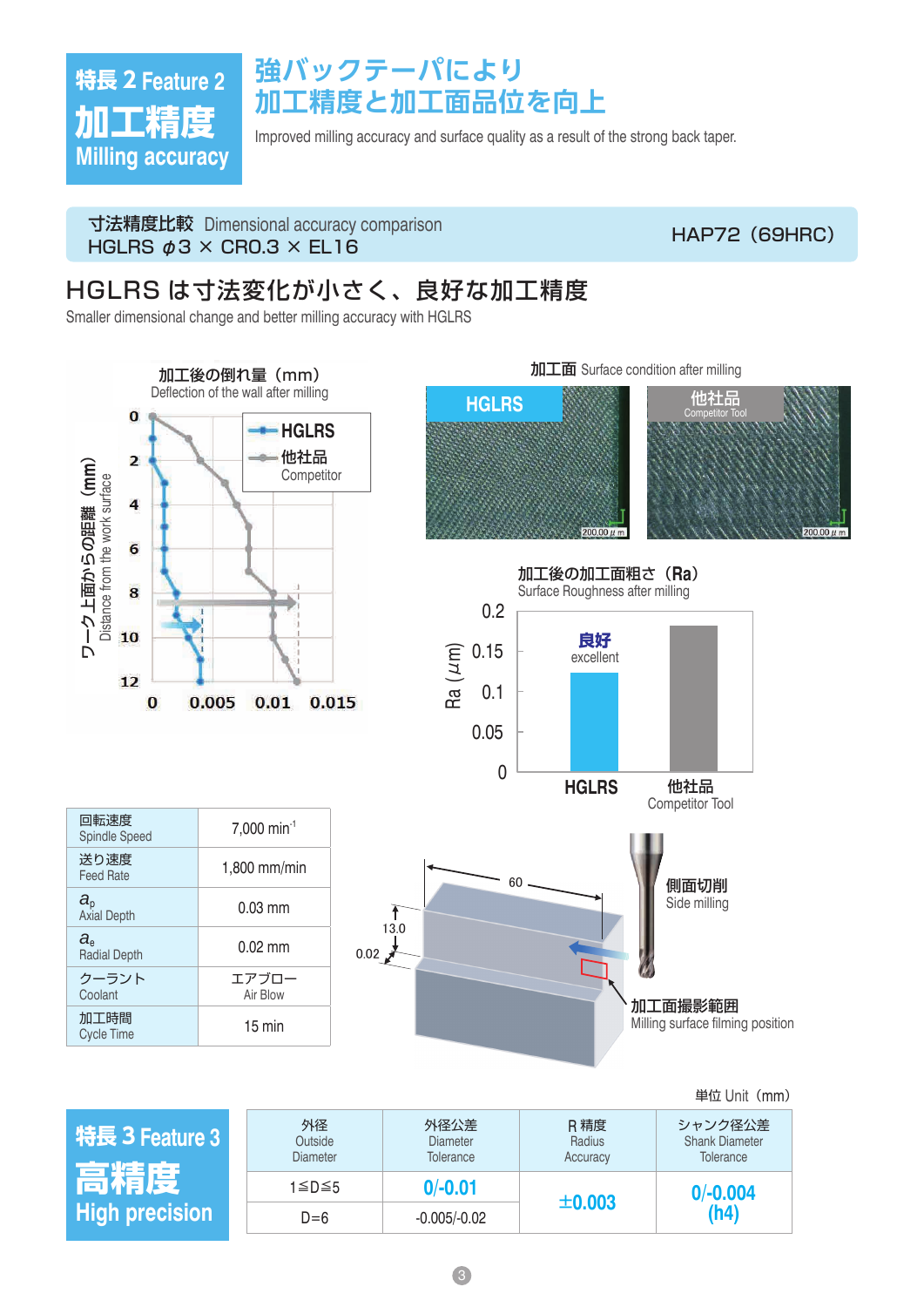





追加67型番 Additional 67 Models

対応被削材表(☆◎○の順に推奨)Material Applications (☆ Highly Recommended © Recommended ○ Suggested)

|                                       |                                      |                                         |              |                                |     |  |                           | 被 削 材 Work Material                 |                    |                       |                                                      |                                  |                                      |                                    |                                    |
|---------------------------------------|--------------------------------------|-----------------------------------------|--------------|--------------------------------|-----|--|---------------------------|-------------------------------------|--------------------|-----------------------|------------------------------------------------------|----------------------------------|--------------------------------------|------------------------------------|------------------------------------|
| 炭素鋼<br><b>CARBON</b><br><b>STEELS</b> | 合金鋼<br><b>ALLOY</b><br><b>STEELS</b> | プリハードン鋼<br>PREHARDENED<br><b>STEELS</b> |              | 焼入れ鋼<br><b>HARDENED STEELS</b> |     |  | ALUMINUM<br><b>ALLOYS</b> | アルミ合金   グラファイト  <br><b>GRAPHITE</b> | 銅<br><b>COPPER</b> | 樹脂<br><b>PLASTICS</b> | ガラス入り棚脂 チタン合金 超耐熱合金<br><b>GLASS</b><br><b>FILLED</b> | <b>TITANIUM</b><br><b>ALLOYS</b> | HEA <sub>1</sub><br><b>RESISTANT</b> | 超硬合金<br><b>CEMENTED</b><br>CARBIDE | 硬脆材<br><b>HARD BRITTLE</b>         |
| <b>S45C</b><br><b>S55C</b>            | SK / SCM<br>SUS                      | <b>NAK</b><br><b>HPM</b>                | $\sim$ 55HRC | $\sim$ 70HRC<br>$~\sim$ 60HRC  |     |  |                           |                                     |                    |                       | <b>PLASTICS</b>                                      |                                  | <b>ALLOYS</b>                        |                                    | (NON-METALLIC)<br><b>MATERIALS</b> |
|                                       |                                      |                                         | ⌒<br>Y       | ◡                              | ب ب |  |                           |                                     |                    |                       |                                                      |                                  |                                      |                                    |                                    |





### 強ネガすくい角を採用 加工負荷に負けず 60 ~ 70HRC で真価を発揮

Super negative rake angle is best suited for 60-70 HRC as it greatly reduces the cutting resistance.





## 高精度外径公差・コーナー R 精度・シャンク径公差

High Precision Diameter Tolerance / Radius Accuracy / Shank Diameter Tolerance

| <b>HLRS 公差 Tolerance</b>         |                                      |                            | 単位 Unit (mm)                                  |                                  | <b>HGLRS 公差 Tolerance</b>     |  |
|----------------------------------|--------------------------------------|----------------------------|-----------------------------------------------|----------------------------------|-------------------------------|--|
| 外径<br>Outside<br><b>Diameter</b> | 外径公差<br><b>Diameter</b><br>Tolerance | R 精度<br>Radius<br>Accuracy | シャンク径公差<br><b>Shank Diameter</b><br>Tolerance | 外径<br>Outside<br><b>Diameter</b> | 外径公差<br>Diameter<br>Tolerance |  |
| 1≦D≦5                            | $0/-0.015$                           | ±0.005                     | $0/-0.005$                                    | 1≦D≦5                            | $0/-0.01$                     |  |
| $D=6$                            | $-0.005/-0.02$                       |                            |                                               | $D=6$                            | $-0.005/-0.02$                |  |

| 単位 Unit (mm)                                         | <b>HULKS 公左 Tolerance</b>        |                                      |                            | 単位 Unit (mm)                                  |
|------------------------------------------------------|----------------------------------|--------------------------------------|----------------------------|-----------------------------------------------|
| シャンク径公差<br><b>Shank Diameter</b><br><b>Tolerance</b> | 外径<br>Outside<br><b>Diameter</b> | 外径公差<br>Diameter<br><b>Tolerance</b> | R 精度<br>Radius<br>Accuracy | シャンク径公差<br><b>Shank Diameter</b><br>Tolerance |
| $0/-0.005$                                           | 1≦D≦5                            | $0/-0.01$                            | ±0.003                     | $0/-0.004$                                    |
|                                                      | $D=6$                            | $-0.005/-0.02$                       |                            | (h4)                                          |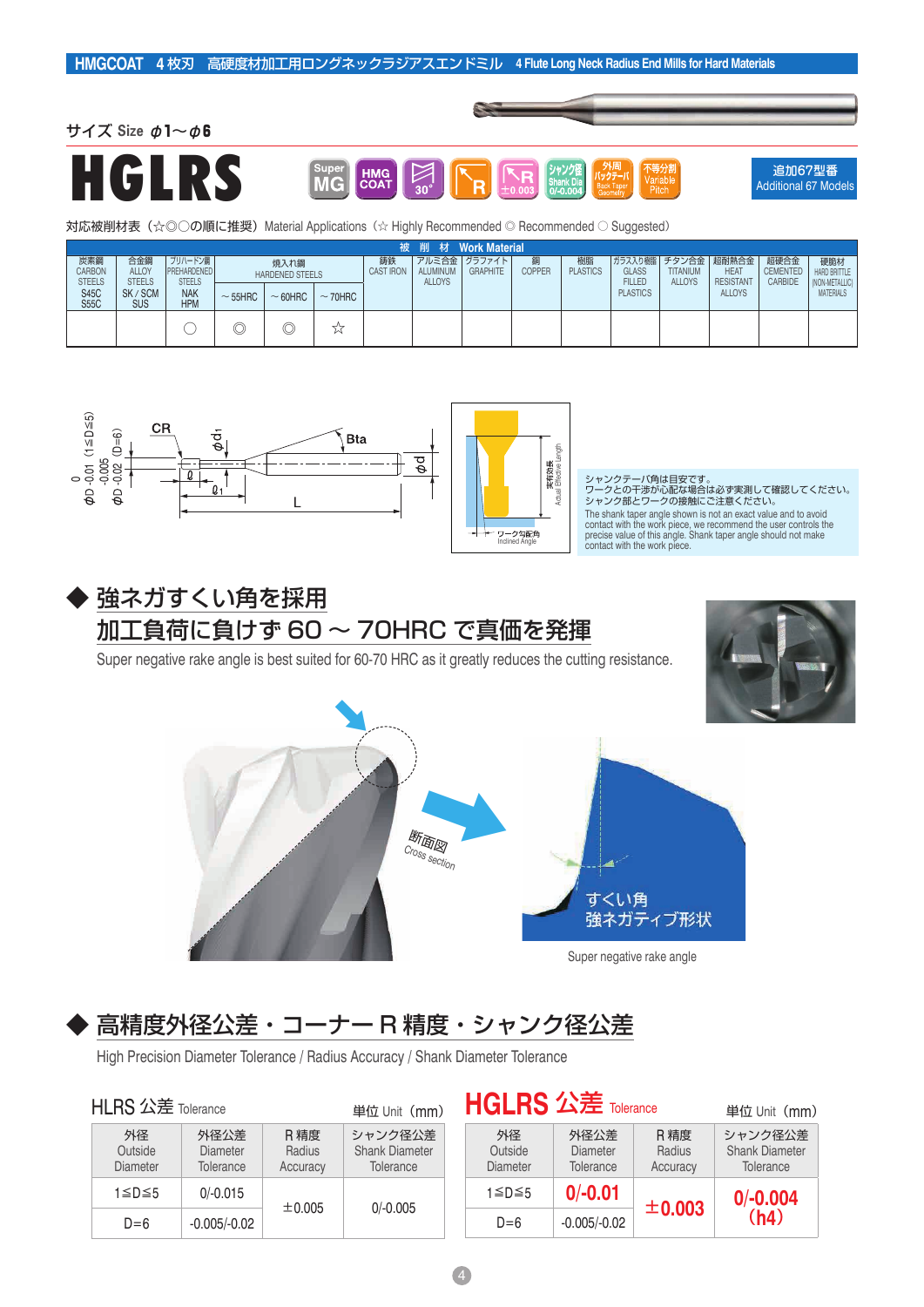| 合計 143 型番 Total 143 models<br>単位 Unit (mm) |                          |                                  |                           |                            |                        |                                      |                                         |                         |                                   |                                            |                 |             |                                                                        |             |           |
|--------------------------------------------|--------------------------|----------------------------------|---------------------------|----------------------------|------------------------|--------------------------------------|-----------------------------------------|-------------------------|-----------------------------------|--------------------------------------------|-----------------|-------------|------------------------------------------------------------------------|-------------|-----------|
|                                            | 型番<br>Model<br>Number    | 外径<br>Outside<br><b>Diameter</b> | コーナ半径<br>Corner<br>Radius | 有効長<br>Effective<br>Length | 刃長<br>Length<br>of Cut | 首径<br><b>Neck</b><br><b>Diameter</b> | シャンクテーパ角<br><b>Shank Taper</b><br>Angle | 全長<br>Overall<br>Length | シャンク径<br>Shank<br><b>Diameter</b> | 希望小売価格<br>Suggested<br><b>Retail Price</b> |                 |             | ワーク勾配角に対する実有効長<br><b>Effective Length by</b><br><b>Inclined Angles</b> |             |           |
|                                            |                          | $\phi$ D                         | <b>CR</b>                 | $\ell_{1}$                 | $\mathbf{\ell}$        | $\phi$ d <sub>1</sub>                | <b>Bta</b>                              | L                       | Φd                                | ¥                                          | 30 <sup>′</sup> | $1^{\circ}$ | $1^\circ 30'$                                                          | $2^{\circ}$ | $3^\circ$ |
| ☀                                          | HGLRS 4010-002-020       |                                  |                           | 2                          |                        |                                      |                                         | 50                      | $\overline{4}$                    | 7,400                                      | 2.58            | 2.76        | 2.92                                                                   | 3.06        | 3.33      |
| ☀                                          | HGLRS 4010-002-030       |                                  | R0.02                     | 3                          |                        |                                      |                                         | 50                      | $\overline{4}$                    | 7,400                                      | 3.65            | 3.87        | 4.06                                                                   | 4.23        | 4.57      |
| ☀                                          | HGLRS 4010-002-040       |                                  |                           | 4                          |                        |                                      |                                         | 50                      | $\overline{4}$                    | 7,400                                      | 4.71            | 4.97        | 5.18                                                                   | 5.38        | 5.81      |
| ☀                                          | HGLRS 4010-002-050       |                                  |                           | 5                          |                        |                                      |                                         | 50                      | $\overline{4}$                    | 8,100                                      | 5.77            | 6.05        | 6.29                                                                   | 6.53        | 7.06      |
| ☀                                          | HGLRS 4010-005-020       |                                  |                           | 2                          |                        |                                      |                                         | 50                      | $\overline{4}$                    | 7,400                                      | 2.58            | 2.76        | 2.91                                                                   | 3.06        | 3.32      |
| ☀                                          | HGLRS 4010-005-030       |                                  | R0.05                     | 3                          |                        |                                      |                                         | 50                      | $\overline{4}$                    | 7,400                                      | 3.65            | 3.87        | 4.05                                                                   | 4.22        | 4.56      |
| ☀                                          | HGLRS 4010-005-040       |                                  |                           | 4                          |                        |                                      |                                         | 50                      | $\overline{4}$                    | 7,400                                      | 4.71            | 4.96        | 5.18                                                                   | 5.37        | 5.81      |
| ☀                                          | HGLRS 4010-005-050       | $\mathbf{I}$                     |                           | 5                          | 0.8                    | 0.98                                 | $16^\circ$                              | 50                      | $\overline{4}$                    | 8,100                                      | 5.77            | 6.05        | 6.29                                                                   | 6.52        | 7.05      |
|                                            | HGLRS 4010-01-020        |                                  |                           | 2                          |                        |                                      |                                         | 50                      | $\overline{4}$                    | 7,400                                      | 2.58            | 2.75        | 2.90                                                                   | 3.05        | 3.31      |
|                                            | HGLRS 4010-01-030        |                                  | RO.1                      | 3                          |                        |                                      |                                         | 50                      | $\overline{4}$                    | 7,400                                      | 3.65            | 3.86        | 4.05                                                                   | 4.21        | 4.55      |
|                                            | HGLRS 4010-01-040        |                                  |                           | $\overline{4}$             |                        |                                      |                                         | 50                      | $\overline{4}$                    | 7,400                                      | 4.71            | 4.96        | 5.17                                                                   | 5.36        | 5.80      |
|                                            | HGLRS 4010-01-050        |                                  |                           | 5                          |                        |                                      |                                         | 50                      | $\overline{4}$                    | 8,100                                      | 5.77            | 6.05        | 6.28                                                                   | 6.51        | 7.04      |
|                                            | HGLRS 4010-02-020        |                                  |                           | 2                          |                        |                                      |                                         | 50                      | $\overline{4}$                    | 7,400                                      | 2.57            | 2.74        | 2.89                                                                   | 3.03        | 3.29      |
|                                            | HGLRS 4010-02-030        |                                  | R0.2                      | 3                          |                        |                                      |                                         | 50                      | $\overline{4}$                    | 7,400                                      | 3.64            | 3.85        | 4.03                                                                   | 4.20        | 4.53      |
|                                            | HGLRS 4010-02-040        |                                  |                           | 4                          |                        |                                      |                                         | 50                      | $\overline{4}$                    | 7,400                                      | 4.70            | 4.95        | 5.16                                                                   | 5.35        | 5.77      |
|                                            | HGLRS 4010-02-050        |                                  |                           | 5                          |                        |                                      |                                         | 50                      | $\overline{4}$                    | 8,100                                      | 5.76            | 6.04        | 6.27                                                                   | 6.50        | 7.02      |
| ⋇                                          | HGLRS 4015-005-030       |                                  |                           | З                          |                        |                                      |                                         | 50                      | $\overline{4}$                    | 7,900                                      | 3.12            | 3.23        | 3.35                                                                   | 3.48        | 3.76      |
| ☀                                          | HGLRS 4015-005-040       |                                  | R0.05                     | $\overline{4}$             |                        |                                      |                                         | 50                      | $\overline{4}$                    | 7,900                                      | 4.16            | 4.30        | 4.46                                                                   | 4.63        | 5.00      |
| ☀                                          | HGLRS 4015-005-060       |                                  |                           | 6                          |                        |                                      |                                         | 50                      | $\overline{4}$                    | 7,900                                      | 6.22            | 6.44        | 6.67                                                                   | 6.92        | 7.49      |
| ☀                                          | HGLRS 4015-005-080       |                                  |                           | 8                          |                        |                                      |                                         | 50                      | $\overline{4}$                    | 8,200                                      | 8.29            | 8.58        | 8.89                                                                   | 9.22        | 9.97      |
|                                            | <b>HGLRS 4015-01-030</b> |                                  |                           | З                          |                        |                                      |                                         | 50                      | $\overline{4}$                    | 7,900                                      | 3.12            | 3.23        | 3.34                                                                   | 3.47        | 3.75      |
|                                            | HGLRS 4015-01-040        |                                  | RO.1                      | $\overline{4}$             |                        |                                      |                                         | 50                      | $\overline{4}$                    | 7,900                                      | 4.16            | 4.30        | 4.45                                                                   | 4.62        | 4.99      |
|                                            | HGLRS 4015-01-060        |                                  |                           | 6                          |                        |                                      |                                         | 50                      | 4                                 | 7,900                                      | 6.22            | 6.44        | 6.67                                                                   | 6.92        | 7.48      |
|                                            | <b>HGLRS 4015-01-080</b> |                                  |                           | 8                          |                        |                                      |                                         | 50                      | $\overline{4}$                    | 8,200                                      | 8.29            | 8.58        | 8.89                                                                   | 9.22        | 9.96      |
|                                            | HGLRS 4015-02-030        |                                  |                           | З                          |                        |                                      |                                         | 50                      | 4                                 | 7,900                                      | 3.12            | 3.22        | 3.33                                                                   | 3.45        | 3.72      |
|                                            | <b>HGLRS 4015-02-040</b> | 1.5                              | R0.2                      | $\overline{4}$             | 1.2                    | 1.48                                 | $16^\circ$                              | 50                      | $\overline{4}$                    | 7,900                                      | 4.15            | 4.29        | 4.44                                                                   | 4.60        | 4.97      |
|                                            | <b>HGLRS 4015-02-060</b> |                                  |                           | 6                          |                        |                                      |                                         | 50                      | $\overline{4}$                    | 7,900                                      | 6.22            | 6.43        | 6.66                                                                   | 6.90        | 7.45      |
|                                            | HGLRS 4015-02-080        |                                  |                           | 8                          |                        |                                      |                                         | 50                      | $\overline{4}$                    | 8,200                                      | 8.29            | 8.57        | 8.87                                                                   | 9.20        | 9.94      |
| ⋇                                          | HGLRS 4015-03-030        |                                  |                           | З                          |                        |                                      |                                         | 50                      | 4                                 | 7,900                                      | 3.12            | 3.22        | 3.32                                                                   | 3.44        | 3.70      |
| ⋇                                          | <b>HGLRS 4015-03-040</b> |                                  | RO.3                      | $\overline{4}$             |                        |                                      |                                         | 50                      | $\overline{4}$                    | 7,900                                      | 4.15            | 4.28        | 4.43                                                                   | 4.59        | 4.94      |
| ☀                                          | HGLRS 4015-03-060        |                                  |                           | 6                          |                        |                                      |                                         | 50                      | 4                                 | 7,900                                      | 6.22            | 6.42        | 6.65                                                                   | 6.89        | 7.43      |
| ☀                                          | <b>HGLRS 4015-03-080</b> |                                  |                           | 8                          |                        |                                      |                                         | 50                      | $\overline{4}$                    | 8,200                                      | 8.28            | 8.56        | 8.86                                                                   | 9.19        | 9.91      |
|                                            | <b>HGLRS 4015-05-040</b> |                                  |                           | 4                          |                        |                                      |                                         | 50                      | 4                                 | 7,900                                      | 4.14            | 4.27        | 4.41                                                                   | 4.56        | 4.89      |
|                                            | <b>HGLRS 4015-05-060</b> |                                  | R <sub>0.5</sub>          | 6                          |                        |                                      |                                         | 50                      | $\overline{4}$                    | 7,900                                      | 6.21            | 6.41        | 6.63                                                                   | 6.86        | 7.38      |
|                                            | HGLRS 4015-05-080        |                                  |                           | 8                          |                        |                                      |                                         | 50                      | 4                                 | 8,200                                      | 8.28            | 8.55        | 8.84                                                                   | 9.16        | 9.87      |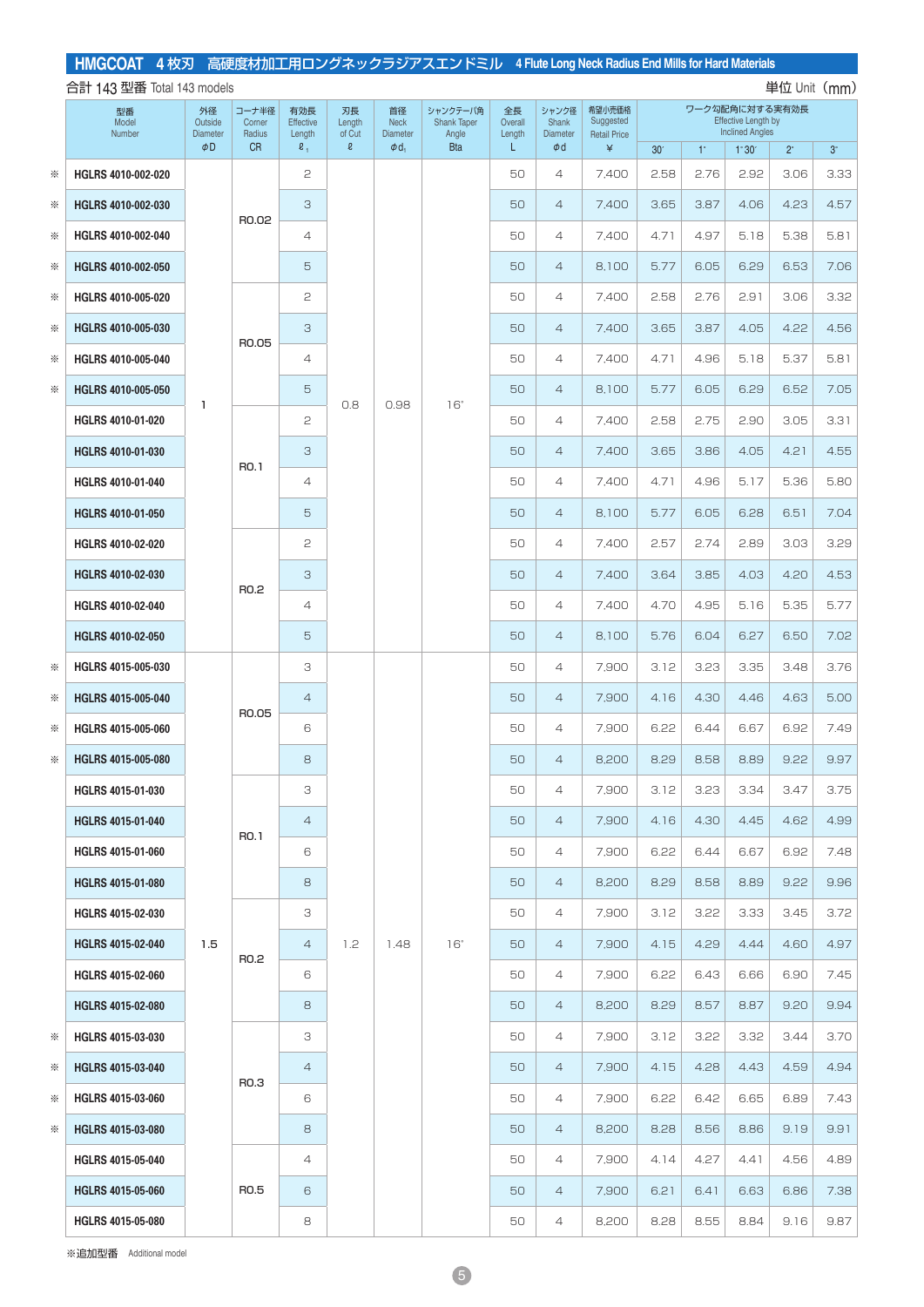|   | 型番<br>Model<br>Number    | 外径<br>Outside<br><b>Diameter</b> | コーナ半径<br>Corner<br>Radius | 有効長<br>Effective<br>Length | 刃長<br>Length<br>of Cut | 首径<br><b>Neck</b><br><b>Diameter</b> | シャンクテーパ角<br>Shank Taper<br>Angle | 全長<br>Overall<br>Length | シャンク径<br>Shank<br><b>Diameter</b> | 希望小売価格<br>Suggested<br><b>Retail Price</b> |                 |             | ワーク勾配角に対する実有効長<br><b>Effective Length by</b><br><b>Inclined Angles</b> |           |           |
|---|--------------------------|----------------------------------|---------------------------|----------------------------|------------------------|--------------------------------------|----------------------------------|-------------------------|-----------------------------------|--------------------------------------------|-----------------|-------------|------------------------------------------------------------------------|-----------|-----------|
|   |                          | $\phi$ D                         | <b>CR</b>                 | $\ell_{1}$                 | $\mathbf g$            | $\phi$ d <sub>1</sub>                | <b>Bta</b>                       | L                       | $\phi$ d                          | ¥                                          | 30 <sup>′</sup> | $1^{\circ}$ | 1°30'                                                                  | $2^\circ$ | $3^\circ$ |
| ☀ | HGLRS 4020-002-040       |                                  |                           | 4                          |                        |                                      |                                  | 50                      | $\overline{4}$                    | 7,900                                      | 4.20            | 4.34        | 4.50                                                                   | 4.67      | 5.05      |
| ☀ | HGLRS 4020-002-060       |                                  | R0.02                     | 6                          |                        |                                      |                                  | 50                      | $\overline{4}$                    | 7.900                                      | 6.26            | 6.48        | 6.72                                                                   | 6.97      | 7.54      |
| ☀ | HGLRS 4020-002-080       |                                  |                           | 8                          |                        |                                      |                                  | 50                      | $\overline{4}$                    | 8,200                                      | 8.33            | 8.62        | 8.94                                                                   | 9.27      | 10.03     |
| ☀ | HGLRS 4020-002-100       |                                  |                           | 10                         |                        |                                      |                                  | 50                      | $\overline{4}$                    | 8,200                                      | 10.40           | 10.76       | 11.15                                                                  | 11.57     | 12.51     |
| ☀ | HGLRS 4020-005-040       |                                  |                           | $\overline{4}$             |                        |                                      |                                  | 50                      | 4                                 | 7,900                                      | 4.20            | 4.34        | 4.50                                                                   | 4.67      | 5.05      |
| ☀ | HGLRS 4020-005-060       |                                  | R0.05                     | 6                          |                        |                                      |                                  | 50                      | $\overline{4}$                    | 7.900                                      | 6.26            | 6.48        | 6.72                                                                   | 6.97      | 7.53      |
| ☀ | HGLRS 4020-005-080       |                                  |                           | 8                          |                        |                                      |                                  | 50                      | $\overline{4}$                    | 8,200                                      | 8.33            | 8.62        | 8.93                                                                   | 9.27      | 10.02     |
| ☀ | HGLRS 4020-005-100       |                                  |                           | 10                         |                        |                                      |                                  | 50                      | $\overline{4}$                    | 8,200                                      | 10.40           | 10.76       | 11.15                                                                  | 11.57     | 12.51     |
| ☀ | HGLRS 4020-01-040        |                                  |                           | $\overline{4}$             |                        |                                      |                                  | 50                      | 4                                 | 7,900                                      | 4.19            | 4.34        | 4.49                                                                   | 4.66      | 5.04      |
| ☀ | HGLRS 4020-01-060        |                                  | RO.1                      | 6                          |                        |                                      |                                  | 50                      | $\overline{4}$                    | 7,900                                      | 6.26            | 6.48        | 6.71                                                                   | 6.96      | 7.52      |
| ☀ | HGLRS 4020-01-080        |                                  |                           | 8                          |                        |                                      |                                  | 50                      | $\overline{\mathcal{L}}$          | 8,200                                      | 8.33            | 8.62        | 8.93                                                                   | 9.26      | 10.01     |
| ☀ | HGLRS 4020-01-100        | 2                                |                           | 10                         | 1.6                    | 1.96                                 | $16^\circ$                       | 50                      | $\overline{4}$                    | 8,200                                      | 10.40           | 10.76       | 11.14                                                                  | 11.56     | 12.49     |
|   | HGLRS 4020-02-040        |                                  |                           | 4                          |                        |                                      |                                  | 50                      | $\overline{4}$                    | 7,900                                      | 4.19            | 4.33        | 4.48                                                                   | 4.65      | 5.01      |
|   | HGLRS 4020-02-060        |                                  | RO.2                      | 6                          |                        |                                      |                                  | 50                      | $\overline{4}$                    | 7.900                                      | 6.26            | 6.47        | 6.70                                                                   | 6.95      | 7.50      |
|   | HGLRS 4020-02-080        |                                  |                           | 8                          |                        |                                      |                                  | 50                      | $\overline{4}$                    | 8,200                                      | 8.33            | 8.61        | 8.92                                                                   | 9.25      | 9.98      |
|   | HGLRS 4020-02-100        |                                  |                           | 10                         |                        |                                      |                                  | 50                      | $\overline{4}$                    | 8,200                                      | 10.39           | 10.75       | 11.13                                                                  | 11.54     | 12.47     |
|   | HGLRS 4020-03-040        |                                  |                           | $\overline{4}$             |                        |                                      |                                  | 50                      | $\overline{4}$                    | 7,900                                      | 4.19            | 4.32        | 4.47                                                                   | 4.63      | 4.99      |
|   | HGLRS 4020-03-060        |                                  | R <sub>0.3</sub>          | 6                          |                        |                                      |                                  | 50                      | $\overline{4}$                    | 7.900                                      | 6.25            | 6.46        | 6.69                                                                   | 6.93      | 7.47      |
|   | HGLRS 4020-03-080        |                                  |                           | 8                          |                        |                                      |                                  | 50                      | 4                                 | 8.200                                      | 8.32            | 8.60        | 8.91                                                                   | 9.23      | 9.96      |
|   | HGLRS 4020-03-100        |                                  |                           | 10                         |                        |                                      |                                  | 50                      | $\overline{4}$                    | 8,200                                      | 10.39           | 10.74       | 11.12                                                                  | 11.53     | 12.45     |
|   | HGLRS 4020-05-040        |                                  |                           | 4                          |                        |                                      |                                  | 50                      | 4                                 | 7,900                                      | 4.18            | 4.31        | 4.45                                                                   | 4.60      | 4.94      |
|   | <b>HGLRS 4020-05-060</b> |                                  | RO.5                      | 6                          |                        |                                      |                                  | 50                      | $\overline{4}$                    | 7,900                                      | 6.25            | 6.45        | 6.67                                                                   | 6.90      | 7.43      |
|   | HGLRS 4020-05-080        |                                  |                           | 8                          |                        |                                      |                                  | 50                      | 4                                 | 8,200                                      | 8.32            | 8.59        | 8.88                                                                   | 9.20      | 9.91      |
|   | HGLRS 4020-05-100        |                                  |                           | 10                         |                        |                                      |                                  | 50                      | $\overline{4}$                    | 8,200                                      | 10.38           | 10.73       | 11.10                                                                  | 11.50     | 12.40     |
| ☀ | HGLRS 4030-005-040       |                                  |                           | 4                          |                        |                                      |                                  | 50                      | 6                                 | 7,100                                      | 4.39            | 4.54        | 4.70                                                                   | 4.88      | 5.28      |
| ☀ | HGLRS 4030-005-060       |                                  |                           | 6                          |                        |                                      |                                  | 50                      | 6                                 | 7,100                                      | 6.45            | 6.68        | 6.92                                                                   | 7.18      | 7.76      |
| ⋇ | HGLRS 4030-005-080       | З                                | R0.05                     | 8                          | 2.4                    | 2.87                                 | $16^\circ$                       | 50                      | 6                                 | 7,100                                      | 8.52            | 8.82        | 9.14                                                                   | 9.48      | 10.25     |
| ⋇ | HGLRS 4030-005-100       |                                  |                           | 10                         |                        |                                      |                                  | 50                      | 6                                 | 7,100                                      | 10.59           | 10.96       | 11.35                                                                  | 11.78     | 12.74     |
| ☀ | HGLRS 4030-005-120       |                                  |                           | 12                         |                        |                                      |                                  | 50                      | 6                                 | 8,600                                      | 12.66           | 13.10       | 13.57                                                                  | 14.08     | 15.22     |
| ☀ | HGLRS 4030-005-160       |                                  |                           | 16                         |                        |                                      |                                  | 60                      | 6                                 | 10,600                                     | 16.79           | 17.38       | 18.00                                                                  | 18.68     | 20.19     |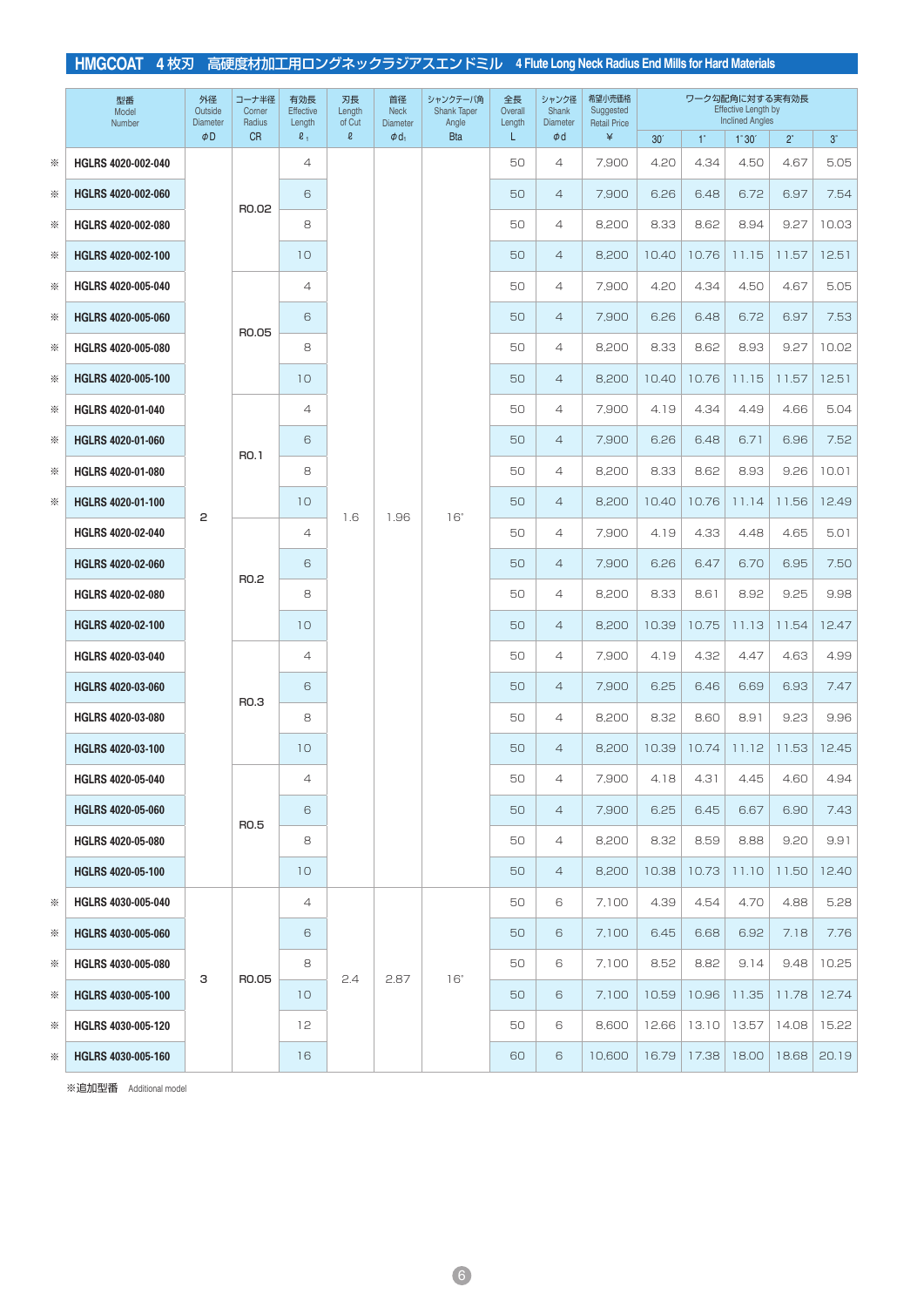|   | 型番<br>Model<br>Number    | 外径<br>Outside<br><b>Diameter</b> | コーナ半径<br>Corner<br>Radius | 有効長<br>Effective<br>Length | 刃長<br>Length<br>of Cut | 首径<br><b>Neck</b><br><b>Diameter</b> | シャンクテーパ角<br><b>Shank Taper</b><br>Angle | 全長<br>Overall<br>Length | シャンク径<br>Shank<br><b>Diameter</b> | 希望小売価格<br>Suggested<br><b>Retail Price</b> |                 |             | ワーク勾配角に対する実有効長<br><b>Effective Length by</b><br><b>Inclined Angles</b> |           |           |
|---|--------------------------|----------------------------------|---------------------------|----------------------------|------------------------|--------------------------------------|-----------------------------------------|-------------------------|-----------------------------------|--------------------------------------------|-----------------|-------------|------------------------------------------------------------------------|-----------|-----------|
|   |                          | $\phi$ D                         | <b>CR</b>                 | $\ell_{1}$                 | S.                     | $\phi$ d <sub>1</sub>                | <b>Bta</b>                              | L.                      | $\phi$ d                          | ¥                                          | 30 <sup>′</sup> | $1^{\circ}$ | $1^\circ 30'$                                                          | $2^\circ$ | $3^\circ$ |
| ☀ | HGLRS 4030-01-040        |                                  |                           | $\overline{4}$             |                        |                                      |                                         | 50                      | 6                                 | 7,100                                      | 4.38            | 4.54        | 4.70                                                                   | 4.87      | 5.27      |
| ☀ | HGLRS 4030-01-060        |                                  |                           | 6                          |                        |                                      |                                         | 50                      | 6                                 | 7,100                                      | 6.45            | 6.68        | 6.92                                                                   | 7.17      | 7.75      |
| ☀ | HGLRS 4030-01-080        |                                  | RO.1                      | 8                          |                        |                                      |                                         | 50                      | 6                                 | 7,100                                      | 8.52            | 8.81        | 9.13                                                                   | 9.47      | 10.24     |
| ☀ | HGLRS 4030-01-100        |                                  |                           | 10                         |                        |                                      |                                         | 50                      | 6                                 | 7,100                                      | 10.59           | 10.95       | 11.35                                                                  | 11.77     | 12.72     |
| ☀ | HGLRS 4030-01-120        |                                  |                           | 12                         |                        |                                      |                                         | 50                      | 6                                 | 8,600                                      | 12.65           | 13.09       | 13.56                                                                  | 14.07     | 15.21     |
| ☀ | HGLRS 4030-01-160        |                                  |                           | 16                         |                        |                                      |                                         | 60                      | 6                                 | 10,600                                     | 16.79           | 17.37       | 18.00                                                                  | 18.67     | 20.18     |
|   | HGLRS 4030-02-040        |                                  |                           | $\overline{4}$             |                        |                                      |                                         | 50                      | 6                                 | 7,100                                      | 4.38            | 4.53        | 4.69                                                                   | 4.86      | 5.24      |
|   | HGLRS 4030-02-060        |                                  |                           | 6                          |                        |                                      |                                         | 50                      | 6                                 | 7,100                                      | 6.45            | 6.67        | 6.90                                                                   | 7.16      | 7.73      |
|   | HGLRS 4030-02-080        |                                  | R <sub>0.2</sub>          | 8                          |                        |                                      |                                         | 50                      | 6                                 | 7,100                                      | 8.52            | 8.81        | 9.12                                                                   | 9.46      | 10.21     |
|   | HGLRS 4030-02-100        |                                  |                           | 10                         |                        |                                      |                                         | 50                      | 6                                 | 7,100                                      | 10.58           | 10.95       | 11.34                                                                  | 11.76     | 12.70     |
|   | HGLRS 4030-02-120        |                                  |                           | 12                         |                        |                                      |                                         | 50                      | 6                                 | 8,600                                      | 12.65           | 13.09       | 13.55                                                                  | 14.06     | 15.19     |
|   | HGLRS 4030-02-160        |                                  |                           | 16                         |                        |                                      |                                         | 60                      | 6                                 | 10,600                                     | 16.79           | 17.37       | 17.99                                                                  | 18.66     | 20.16     |
|   | HGLRS 4030-03-040        |                                  |                           | $\overline{4}$             |                        |                                      |                                         | 50                      | 6                                 | 7,100                                      | 4.38            | 4.52        | 4.68                                                                   | 4.84      | 5.22      |
|   | HGLRS 4030-03-060        |                                  |                           | 6                          |                        |                                      |                                         | 50                      | 6                                 | 7,100                                      | 6.45            | 6.66        | 6.89                                                                   | 7.14      | 7.70      |
|   | HGLRS 4030-03-080        | З                                | R <sub>0.3</sub>          | 8                          | 2.4                    | 2.87                                 | $16^\circ$                              | 50                      | 6                                 | 7,100                                      | 8.51            | 8.80        | 9.11                                                                   | 9.44      | 10.19     |
|   | HGLRS 4030-03-100        |                                  |                           | 10                         |                        |                                      |                                         | 50                      | 6                                 | 7,100                                      | 10.58           | 10.94       | 11.33                                                                  | 11.74     | 12.68     |
|   | HGLRS 4030-03-120        |                                  |                           | 12                         |                        |                                      |                                         | 50                      | 6                                 | 8,600                                      | 12.65           | 13.08       | 13.54                                                                  | 14.04     | 15.16     |
|   | HGLRS 4030-03-160        |                                  |                           | 16                         |                        |                                      |                                         | 60                      | 6                                 | 10,600                                     | 16.78           | 17.36       | 17.98                                                                  | 18.64     | 20.14     |
|   | HGLRS 4030-05-040        |                                  |                           | $\overline{4}$             |                        |                                      |                                         | 50                      | 6                                 | 7,100                                      | 4.37            | 4.51        | 4.66                                                                   | 4.81      | 5.17      |
|   | HGLRS 4030-05-060        |                                  |                           | 6                          |                        |                                      |                                         | 50                      | 6                                 | 7,100                                      | 6.44            | 6.65        | 6.87                                                                   | 7.11      | 7.66      |
|   | HGLRS 4030-05-080        |                                  | R <sub>0.5</sub>          | 8                          |                        |                                      |                                         | 50                      | 6                                 | 7,100                                      | 8.51            | 8.79        | 9.09                                                                   | 9.41      | 10.14     |
|   | <b>HGLRS 4030-05-100</b> |                                  |                           | 10 <sup>°</sup>            |                        |                                      |                                         | 50                      | 6                                 | 7,100                                      | 10.57           | 10.93       | 11.31                                                                  | 11.71     | 12.63     |
|   | <b>HGLRS 4030-05-120</b> |                                  |                           | 12                         |                        |                                      |                                         | 50                      | 6                                 | 8,600                                      | 12.64           | 13.07       | 13.52                                                                  | 14.01     | 15.12     |
|   | <b>HGLRS 4030-05-160</b> |                                  |                           | 16                         |                        |                                      |                                         | 60                      | 6                                 | 10,600                                     | 16.78           | 17.34       | 17.96                                                                  | 18.61     | 20.09     |
|   | HGLRS 4030-10-060        |                                  |                           | 6                          |                        |                                      |                                         | 50                      | 6                                 | 7,100                                      | 6.42            | 6.61        | 6.81                                                                   | 7.04      | 7.53      |
|   | <b>HGLRS 4030-10-080</b> |                                  |                           | 8                          |                        |                                      |                                         | 50                      | 6                                 | 7,100                                      | 8.49            | 8.75        | 9.03                                                                   | 9.34      | 10.02     |
|   | <b>HGLRS 4030-10-100</b> |                                  | R1                        | 10                         |                        |                                      |                                         | 50                      | 6                                 | 7,100                                      | 10.55           | 10.89       | 11.25                                                                  | 11.64     | 12.51     |
|   | <b>HGLRS 4030-10-120</b> |                                  |                           | 12 <sup>°</sup>            |                        |                                      |                                         | 50                      | 6                                 | 8,600                                      | 12.62           | 13.03       | 13.46                                                                  | 13.94     | 14.99     |
|   | HGLRS 4030-10-160        |                                  |                           | 16                         |                        |                                      |                                         | 60                      | 6                                 | 10,600                                     | 16.75           | 17.31       | 17.90                                                                  | 18.53     | 19.97     |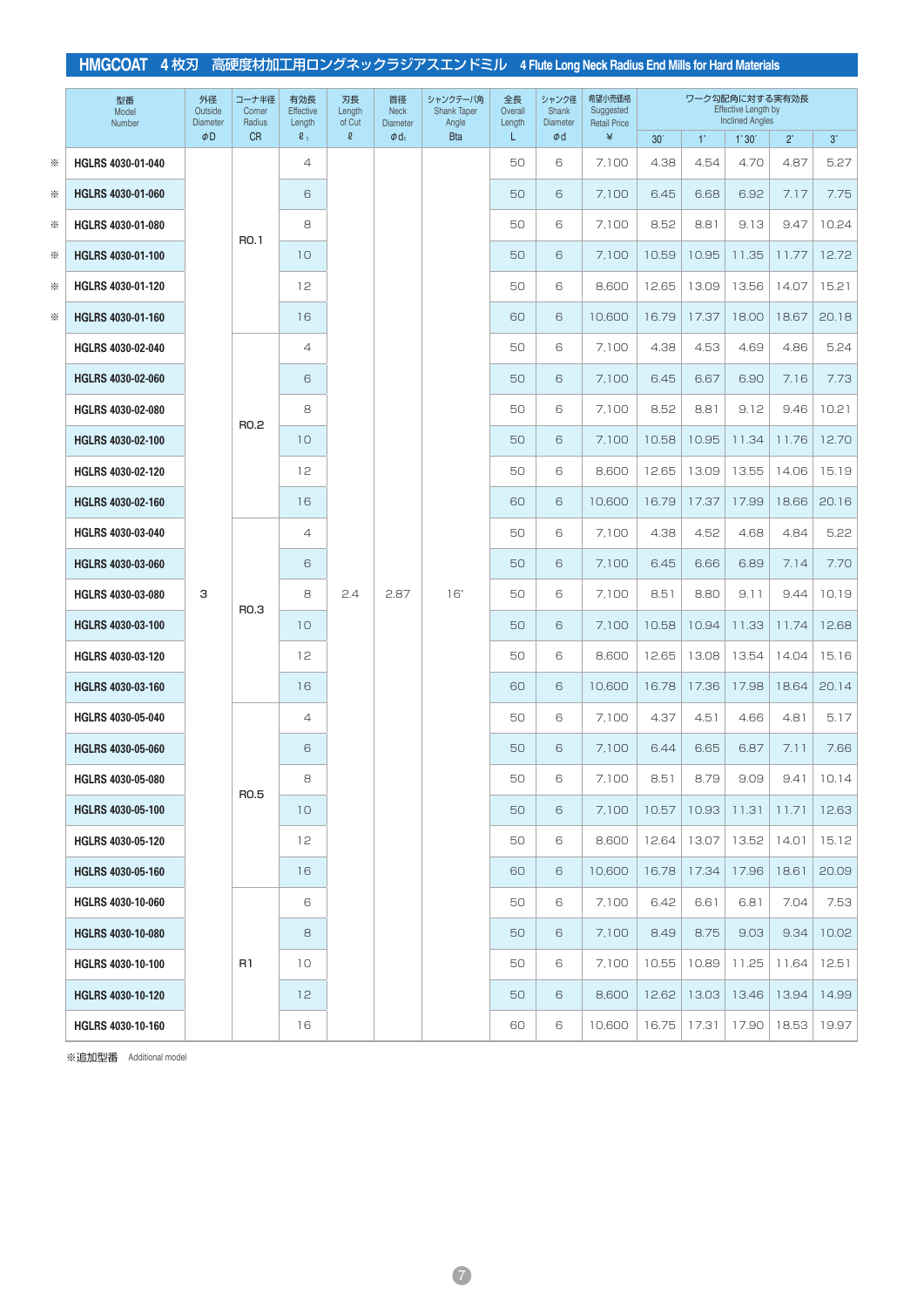|   | 型番<br>Model<br>Number    | 外径<br>Outside<br><b>Diameter</b> | コーナ半径<br>Corner<br>Radius | 有効長<br><b>Effective</b><br>Length | 刃長<br>Length<br>of Cut | 首径<br><b>Neck</b><br><b>Diameter</b> | シャンクテーパ角<br><b>Shank Taper</b><br>Angle | 全長<br>Overall<br>Length | シャンク径<br>Shank<br><b>Diameter</b> | 希望小売価格<br>Suggested<br><b>Retail Price</b> |                         |                         | ワーク勾配角に対する実有効長<br><b>Effective Length by</b><br><b>Inclined Angles</b> |                                                                                                 |                         |
|---|--------------------------|----------------------------------|---------------------------|-----------------------------------|------------------------|--------------------------------------|-----------------------------------------|-------------------------|-----------------------------------|--------------------------------------------|-------------------------|-------------------------|------------------------------------------------------------------------|-------------------------------------------------------------------------------------------------|-------------------------|
|   |                          | $\phi$ D                         | <b>CR</b>                 | $\ell_{1}$                        | $\mathbf g$            | $\phi$ d <sub>1</sub>                | <b>Bta</b>                              | L                       | $\phi$ d                          | ¥                                          | 30 <sup>′</sup>         | $1^{\circ}$             | $1^\circ 30'$                                                          | $2^{\circ}$                                                                                     | $3^\circ$               |
| ☀ | HGLRS 4040-005-080       |                                  |                           | 8                                 |                        |                                      |                                         | 60                      | 6                                 | 10,600                                     | 8.71                    | 9.02                    | 9.34                                                                   | 9.69                                                                                            | 10.48                   |
| ⋇ | HGLRS 4040-005-120       |                                  | R0.05                     | 12                                |                        |                                      |                                         | 60                      | 6                                 | 10.600                                     | 12.85                   | 13.29                   | 13.78                                                                  | 14.29                                                                                           | 15.45                   |
| ☀ | HGLRS 4040-005-160       |                                  |                           | 16                                |                        |                                      |                                         | 60                      | 6                                 | 10,600                                     | 16.98                   | 17.57                   | 18.21                                                                  | 18.89                                                                                           | 干渉なし<br>No Interference |
| ☀ | HGLRS 4040-005-200       |                                  |                           | 20                                |                        |                                      |                                         | 70                      | 6                                 | 11,800                                     | 21.12                   | 21.85                   | 22.64                                                                  | 23.49                                                                                           | 干渉なし<br>No Interference |
| ☀ | HGLRS 4040-01-080        |                                  |                           | 8                                 |                        |                                      |                                         | 60                      | 6                                 | 10,600                                     | 8.71                    | 9.01                    | 9.34                                                                   | 9.68                                                                                            | 10.47                   |
| ☀ | <b>HGLRS 4040-01-120</b> |                                  | RO.1                      | 12                                |                        |                                      |                                         | 60                      | 6                                 | 10,600                                     | 12.85                   | 13.29                   | 13.77                                                                  | 14.28                                                                                           | 15.44                   |
| ☀ | HGLRS 4040-01-160        |                                  |                           | 16                                |                        |                                      |                                         | 60                      | 6                                 | 10.600                                     | 16.98                   | 17.57                   | 18.20                                                                  | 18.88                                                                                           | 干渉なし<br>No Interference |
| ☀ | <b>HGLRS 4040-01-200</b> |                                  |                           | 20                                |                        |                                      |                                         | 70                      | 6                                 | 11,800                                     | 21.11                   | 21.85                   | 22.64                                                                  | 23.48                                                                                           | 干渉なし<br>No Interference |
| ☀ | HGLRS 4040-02-080        |                                  |                           | 8                                 |                        |                                      |                                         | 60                      | 6                                 | 10,600                                     | 8.71                    | 9.01                    | 9.33                                                                   | 9.67                                                                                            | 10.44                   |
| ☀ | HGLRS 4040-02-120        |                                  | RO.2                      | 12                                |                        |                                      |                                         | 60                      | 6                                 | 10,600                                     | 12.84                   | 13.28                   | 13.76                                                                  | 14.27                                                                                           | 15.42                   |
| ☀ | HGLRS 4040-02-160        |                                  |                           | 16                                |                        |                                      |                                         | 60                      | 6                                 | 10,600                                     | 16.98                   | 17.56                   | 18.19                                                                  | 18.87                                                                                           | 干渉なし<br>No Interference |
| ☀ | <b>HGLRS 4040-02-200</b> | 4                                |                           | 20                                | 3.2                    | 3.77                                 | $16^\circ$                              | 70                      | 6                                 | 11.800                                     | 21.11                   | 21.84                   | 22.63                                                                  | 23.47                                                                                           | 干渉なし<br>No Interference |
|   | HGLRS 4040-03-080        |                                  |                           | 8                                 |                        |                                      |                                         | 60                      | 6                                 | 10,600                                     | 8.70                    | 9.00                    | 9.32                                                                   | 9.66                                                                                            | 10.42                   |
|   | HGLRS 4040-03-120        |                                  |                           | 12                                |                        |                                      |                                         | 60                      | 6                                 | 10,600                                     | 12.84                   | 13.28                   | 13.75                                                                  | 14.25                                                                                           | 15.39                   |
|   | HGLRS 4040-03-160        |                                  | R <sub>0.3</sub>          | 16                                |                        |                                      |                                         | 60                      | 6                                 | 10.600                                     | 16.97                   | 17.56                   | 18.18                                                                  | 18.85                                                                                           | 干渉なし<br>No Interference |
|   | HGLRS 4040-03-200        |                                  |                           | 20                                |                        |                                      |                                         | 70                      | 6                                 | 11,800                                     | 21.11                   | 21.83                   | 22.61                                                                  | 23.45                                                                                           | 干渉なし<br>No Interference |
|   | HGLRS 4040-05-080        |                                  |                           | 8                                 |                        |                                      |                                         | 60                      | 6                                 | 10,600                                     | 8.70                    | 8.98                    | 9.29                                                                   | 9.63                                                                                            | 10.37                   |
|   | HGLRS 4040-05-120        |                                  |                           | 12                                |                        |                                      |                                         | 60                      | 6                                 | 10,600                                     | 12.83                   | 13.26                   | 13.73                                                                  | 14.23                                                                                           | 15.35                   |
|   | HGLRS 4040-05-160        |                                  | <b>RO.5</b>               | 16                                |                        |                                      |                                         | 60                      | 6                                 | 10,600                                     | 16.97                   | 17.54                   | 18.16                                                                  | 18.82                                                                                           | 干渉なし<br>No Interference |
|   | <b>HGLRS 4040-05-200</b> |                                  |                           | 20                                |                        |                                      |                                         | 70                      | 6                                 | 11,800                                     | 21.10                   | 21.82                   | 22.59                                                                  | 23.42                                                                                           | 干渉なし<br>No Interference |
|   | HGLRS 4040-10-080        |                                  |                           | 8                                 |                        |                                      |                                         | 60                      | 6                                 | 10,600                                     | 8.68                    | 8.95                    | 9.24                                                                   |                                                                                                 | $9.55$ 10.25            |
|   | <b>HGLRS 4040-10-120</b> |                                  |                           | 12                                |                        |                                      |                                         | 60                      | 6                                 | 10,600                                     | 12.81                   | 13.23                   | 13.67                                                                  | 14.15                                                                                           | 15.22                   |
|   | <b>HGLRS 4040-10-160</b> |                                  | R1                        | 16                                |                        |                                      |                                         | 60                      | 6                                 | 10,600                                     | 16.95                   | 17.50                   | 18.10                                                                  | 18.75                                                                                           | 20.19                   |
|   | <b>HGLRS 4040-10-200</b> |                                  |                           | 20                                |                        |                                      |                                         | 70                      | 6                                 | 11,800                                     | 21.08                   | 21.78                   | 22.54                                                                  | 23.35                                                                                           | 干渉なし<br>No Interference |
| ☀ | <b>HGLRS 4060-01-120</b> |                                  |                           | 12                                |                        |                                      |                                         | 60                      | 6                                 | 15,400                                     | 干渉なし<br>No Interference | 干渉なし<br>No Interference | 干渉なし<br>No Interference                                                | 干渉なし<br>No Interference                                                                         | 干渉なし<br>No Interference |
| ⋇ | HGLRS 4060-01-160        |                                  |                           | 16                                |                        |                                      |                                         | 60                      | 6                                 | 15,400                                     | 干渉なし<br>No Interference | 干渉なし<br>No Interference | 干渉なし<br>No Interference                                                | 干渉なし<br>No Interference                                                                         | 干渉なし<br>No Interference |
| ☀ | HGLRS 4060-01-200        |                                  | RO.1                      | 20                                |                        |                                      |                                         | 70                      | 6                                 | 15,400                                     | 干渉なし<br>No Interference | 干渉なし<br>No Interference | 干渉なし<br>No Interference                                                | 干渉なし<br>No Interference                                                                         | 干渉なし<br>No Interference |
| ⋇ | HGLRS 4060-01-240        |                                  |                           | 24                                |                        |                                      |                                         | 70                      | 6                                 | 15,400                                     | 干渉なし<br>No Interference | 干渉なし<br>No Interference | 干渉なし<br>No Interference                                                | 干渉なし<br>No Interference                                                                         | 干渉なし<br>No Interference |
| ☀ | HGLRS 4060-01-300        |                                  |                           | 30                                |                        |                                      |                                         | 100                     | 6                                 | 18,000                                     | 干渉なし<br>No Interference | 干渉なし<br>No Interference | 干渉なし<br>No Interference                                                | 干渉なし<br>No Interference                                                                         | 干渉なし<br>No Interference |
| ☀ | <b>HGLRS 4060-02-120</b> | 6                                |                           | 12                                | 4.8                    | 5.77                                 |                                         | 60                      | 6                                 | 15,400                                     | 干渉なし<br>No Interference | 干渉なし                    | 干渉なし<br>No Interference   No Interference                              | 干渉なし<br>No Interference                                                                         | 干渉なし<br>No Interference |
| ⋇ | HGLRS 4060-02-160        |                                  |                           | 16                                |                        |                                      |                                         | 60                      | 6                                 | 15,400                                     | 干渉なし<br>No Interference | 干渉なし<br>No Interference | 干渉なし<br>No Interference                                                | 干渉なし<br>No Interference                                                                         | 干渉なし<br>No Interference |
| ⋇ | <b>HGLRS 4060-02-200</b> |                                  | R <sub>0.2</sub>          | 20                                |                        |                                      |                                         | 70                      | 6                                 | 15,400                                     | 干渉なし<br>No Interference | 干渉なし<br>No Interference | 干渉なし<br>No Interference                                                | 干渉なし<br>No Interference                                                                         | 干渉なし<br>No Interference |
| ☀ | HGLRS 4060-02-240        |                                  |                           | 24                                |                        |                                      |                                         | 70                      | 6                                 | 15,400                                     | 干渉なし<br>No Interference | 干渉なし<br>No Interference | 干渉なし<br>No Interference                                                | 干渉なし<br>No Interference                                                                         | 干渉なし<br>No Interference |
| ⋇ | HGLRS 4060-02-300        |                                  |                           | 30                                |                        |                                      |                                         | 100                     | 6                                 | 18,000                                     | 干渉なし                    | 干渉なし                    | 干渉なし                                                                   | 干渉なし<br>No Interference   No Interference   No Interference   No Interference   No Interference | 干渉なし                    |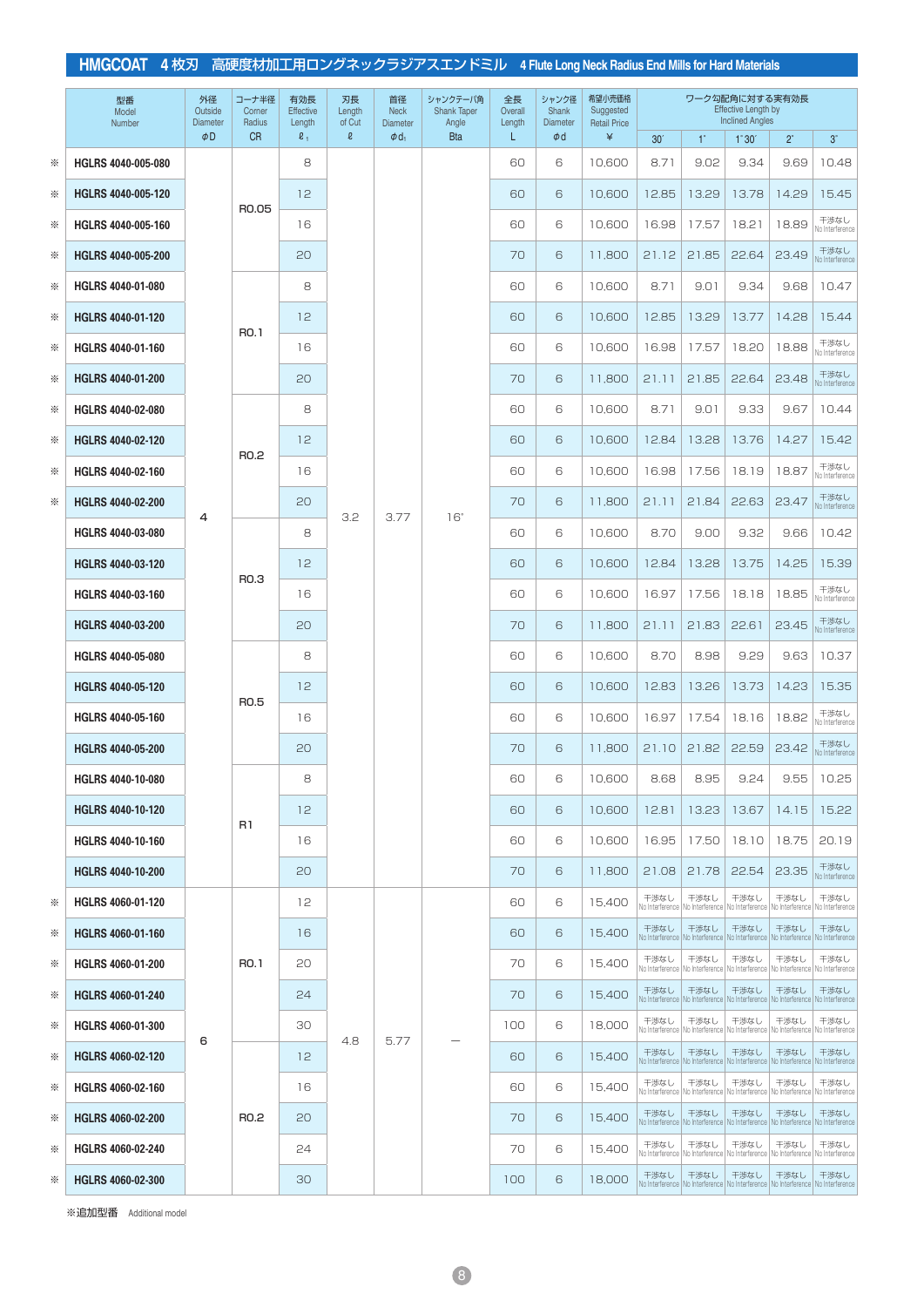|   | 型番<br>Model<br>Number    | 外径<br>Outside<br><b>Diameter</b> | コーナ半径<br>Corner<br>Radius | 有効長<br>Effective<br>Length | 刃長<br>Length<br>of Cut | 首径<br><b>Neck</b><br><b>Diameter</b> | シャンクテーパ角<br><b>Shank Taper</b><br>Angle | 全長<br>Overall<br>Length | シャンク径<br><b>Shank</b><br><b>Diameter</b> | 希望小売価格<br>Suggested<br><b>Retail Price</b> | ワーク勾配角に対する実有効長<br><b>Effective Length by</b><br><b>Inclined Angles</b><br>$1^{\circ}$<br>30 <sup>′</sup> |                                           |                                                                                                 |                         |                         |
|---|--------------------------|----------------------------------|---------------------------|----------------------------|------------------------|--------------------------------------|-----------------------------------------|-------------------------|------------------------------------------|--------------------------------------------|----------------------------------------------------------------------------------------------------------|-------------------------------------------|-------------------------------------------------------------------------------------------------|-------------------------|-------------------------|
|   |                          | $\Phi$ D                         | <b>CR</b>                 | $\ell_{1}$                 | $\mathbf{g}$           | $\phi$ d <sub>1</sub>                | <b>Bta</b>                              |                         | $\phi$ d                                 | ¥                                          |                                                                                                          |                                           | 1°30'                                                                                           | $2^\circ$               | $3^\circ$               |
| ☀ | HGLRS 4060-03-120        |                                  |                           | 12                         |                        |                                      |                                         | 60                      | 6                                        | 15.400                                     | 干渉なし<br>No Interference                                                                                  | 干渉なし<br>No Interference                   | 干渉なし<br>No Interference                                                                         | 干渉なし<br>No Interference | 干渉なし<br>No Interference |
| ⋇ | HGLRS 4060-03-160        |                                  |                           | 16                         |                        |                                      |                                         | 60                      | 6                                        | 15,400                                     | 干渉なし<br>No Interference                                                                                  | 干渉なし<br>No Interference   No Interference | 干渉なし                                                                                            | 干渉なし<br>No Interference | 干渉なし<br>No Interference |
| ⋇ | HGLRS 4060-03-200        |                                  | <b>RO.3</b>               | 20                         |                        |                                      |                                         | 70                      | 6                                        | 15,400                                     | 干渉なし<br>No Interference                                                                                  | 干渉なし<br>No Interference                   | 干渉なし<br>No Interference                                                                         | 干渉なし<br>No Interference | 干渉なし<br>No Interference |
| ☀ | HGLRS 4060-03-240        |                                  |                           | 24                         |                        |                                      |                                         | 70                      | 6                                        | 15.400                                     | 干渉なし<br>No Interference                                                                                  | 干渉なし<br>No Interference                   | 干渉なし<br>No Interference                                                                         | 干渉なし<br>No Interference | 干渉なし<br>No Interference |
| ☀ | HGLRS 4060-03-300        |                                  |                           | 30                         |                        |                                      |                                         | 100                     | 6                                        | 18.000                                     | 干渉なし<br>No Interference                                                                                  | 干渉なし<br>No Interference                   | 干渉なし<br>No Interference                                                                         | 干渉なし<br>No Interference | 干渉なし<br>No Interference |
|   | HGLRS 4060-05-120        |                                  |                           | 12                         |                        |                                      |                                         | 60                      | 6                                        | 15,400                                     | 干渉なし<br>No Interference                                                                                  | 干渉なし<br>No Interference                   | 干渉なし<br>No Interference                                                                         | 干渉なし<br>No Interference | 干渉なし<br>No Interference |
|   | HGLRS 4060-05-160        |                                  |                           | 16                         |                        |                                      |                                         | 60                      | 6                                        | 15,400                                     | 干渉なし<br>No Interference                                                                                  | 干渉なし<br>No Interference                   | 干渉なし<br>No Interference                                                                         | 干渉なし<br>No Interference | 干渉なし<br>No Interference |
|   | HGLRS 4060-05-200        | 6                                | <b>RO.5</b>               | 20                         | 4.8                    | 5.77                                 |                                         | 70                      | 6                                        | 15,400                                     | 干渉なし<br>No Interference                                                                                  | 干渉なし<br>No Interference                   | 干渉なし<br>No Interference                                                                         | 干渉なし<br>No Interference | 干渉なし<br>No Interference |
|   | HGLRS 4060-05-240        |                                  |                           | 24                         |                        |                                      |                                         | 70                      | 6                                        | 15.400                                     | 干渉なし<br>No Interference                                                                                  | 干渉なし<br>No Interference                   | 干渉なし<br>No Interference                                                                         | 干渉なし<br>No Interference | 干渉なし<br>No Interference |
|   | HGLRS 4060-05-300        |                                  |                           | $30^{\circ}$               |                        |                                      |                                         | 100                     | 6                                        | 18.000                                     | 干渉なし<br>No Interference                                                                                  | 干渉なし<br>No Interference                   | 干渉なし<br>No Interference                                                                         | 干渉なし<br>No Interference | 干渉なし<br>No Interference |
|   | <b>HGLRS 4060-10-120</b> |                                  |                           | 12                         |                        |                                      |                                         | 60                      | 6                                        | 15,400                                     | 干渉なし<br>No Interference                                                                                  | 干渉なし<br>No Interference                   | 干渉なし<br>No Interference                                                                         | 干渉なし<br>No Interference | 干渉なし<br>No Interference |
|   | HGLRS 4060-10-160        |                                  |                           | 16                         |                        |                                      |                                         | 60                      | 6                                        | 15,400                                     | 干渉なし<br>No Interference                                                                                  | 干渉なし<br>No Interference                   | 干渉なし<br>No Interference                                                                         | 干渉なし<br>No Interference | 干渉なし<br>No Interference |
|   | HGLRS 4060-10-200        |                                  | R1                        | 20                         |                        |                                      |                                         | 70                      | 6                                        | 15,400                                     | 干渉なし<br>No Interference                                                                                  | 干渉なし<br>No Interference                   | 干渉なし<br>No Interference                                                                         | 干渉なし<br>No Interference | 干渉なし<br>No Interference |
|   | HGLRS 4060-10-240        |                                  |                           | P4                         |                        |                                      |                                         | 70                      | 6                                        | 15,400                                     | 干渉なし<br>No Interference                                                                                  | 干渉なし<br>No Interference                   | 干渉なし<br>No Interference                                                                         | 干渉なし<br>No Interference | 干渉なし<br>No Interference |
|   | HGLRS 4060-10-300        |                                  |                           | 30                         |                        |                                      |                                         | 100                     | 6                                        | 18,000                                     | 干渉なし                                                                                                     | 干渉なし                                      | 干渉なし<br>No Interference   No Interference   No Interference   No Interference   No Interference | 干渉なし                    | 干渉なし                    |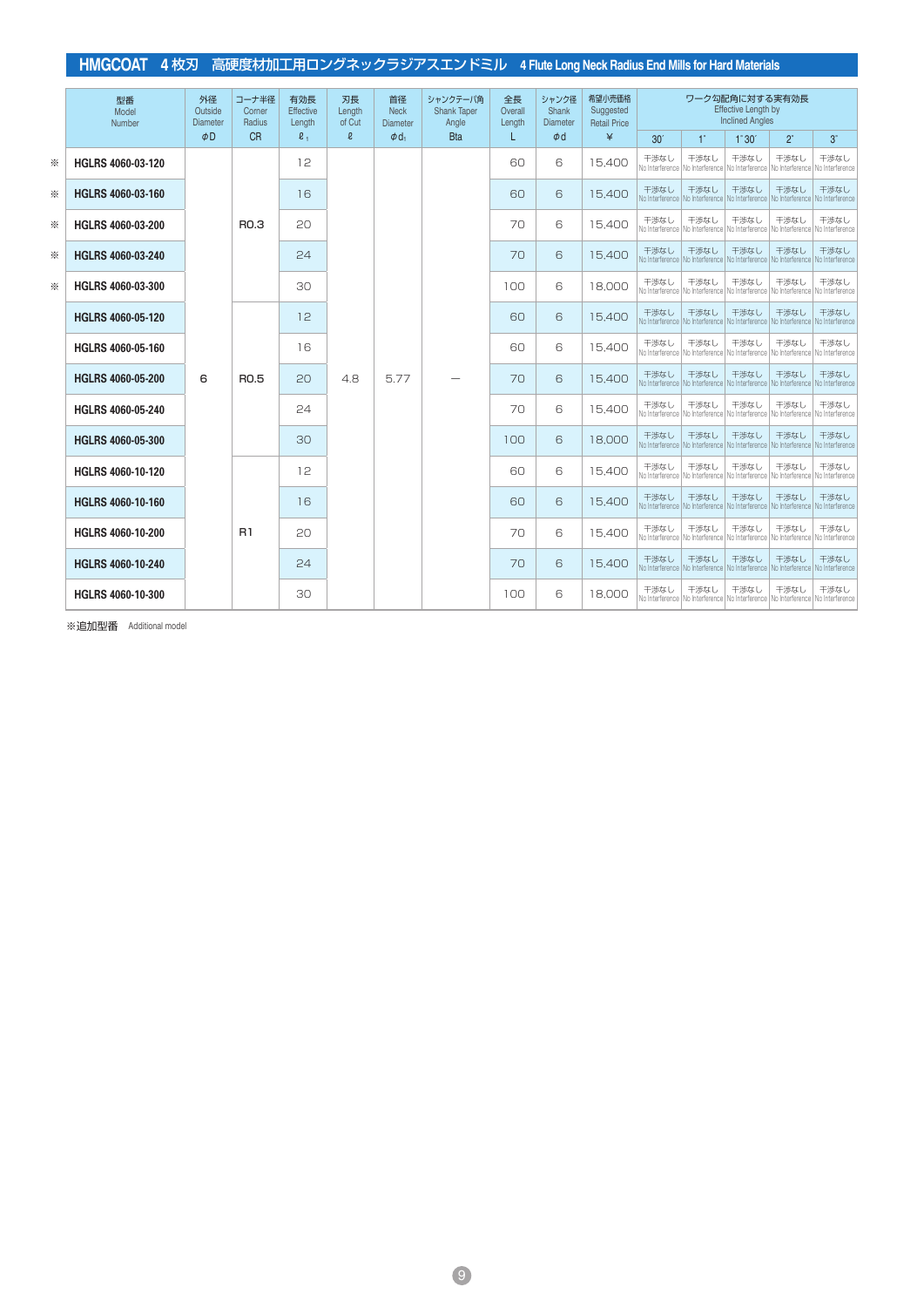### **HGLRS** 切削条件表 **Milling Conditions**

|                       |                                   | 被削材<br><b>WORK MATERIAL</b>          |                                    |                                       | プリハードン鋼 / 焼入れ鋼<br><b>PREHARDENED STEELS</b><br><b>HARDENED STEELS</b><br>NAK / STAVAX<br>$(\sim 55HRC)$ |                                          |                                    |                                       | 焼入れ鋼<br><b>HARDENED STEELS</b><br>SKD <sub>11</sub><br>$(55 \sim 62$ HRC) |                                          |                              |                               | 焼入れ鋼<br><b>HARDENED STEELS</b><br><b>HAP10</b><br>$(62 \sim 66$ HRC |                                   |                                    |                                       | 焼入れ鋼<br><b>HARDENED STEELS</b><br><b>HAP72</b><br>$(66 \sim 70$ HRC) |                                       |                                    |
|-----------------------|-----------------------------------|--------------------------------------|------------------------------------|---------------------------------------|---------------------------------------------------------------------------------------------------------|------------------------------------------|------------------------------------|---------------------------------------|---------------------------------------------------------------------------|------------------------------------------|------------------------------|-------------------------------|---------------------------------------------------------------------|-----------------------------------|------------------------------------|---------------------------------------|----------------------------------------------------------------------|---------------------------------------|------------------------------------|
| 型番<br>Model<br>Number | 外径<br>Outside<br>Diameter<br>(mm) | コーナ半径<br>Corner<br>Radius<br>(mm)    | 有効長<br>Effective<br>Length<br>(mm) | 回転速度<br>Spindle<br>Speed<br>$(min-1)$ | 送り速度<br>Feed<br>Rate<br>$\langle$ mm/min $\rangle$                                                      | a <sub>D</sub><br>Axial<br>Depth<br>(mm) | $a_{e}$<br>Radial<br>Depth<br>(mm) | 回転速度<br>Spindle<br>Speed<br>$(min-1)$ | 送り速度<br>Feed<br>Rate<br>$\langle$ (mm/min)                                | a <sub>0</sub><br>Axial<br>Depth<br>(mm) | a<br>Radial<br>Depth<br>(mm) | Spindle<br>Speed<br>$(min-1)$ | 回転速度 送り速度<br>Feed<br>Rate<br>$\langle$ mm/min $\rangle$             | $a_{p}$<br>Axial<br>Depth<br>(mm) | $a_{e}$<br>Radial<br>Depth<br>(mm) | 回転速度<br>Spindle<br>Speed<br>$(min-1)$ | 送り速度<br>Feed<br>Rate<br>$\langle$ mm/min                             | $a_{\rm D}$<br>Axial<br>Depth<br>(mm) | $a_{e}$<br>Radial<br>Depth<br>(mm) |
|                       |                                   |                                      | 2                                  | 15,300                                | 1,200                                                                                                   | 0.004                                    | 0.027                              | 10,300                                | 710                                                                       | 0.003                                    | 0.003                        | 8,900                         | 800                                                                 | 0.003                             | 0.003                              | 8,600                                 | 780                                                                  | 0.003                                 | 0.003                              |
|                       |                                   |                                      | 3                                  | 13,200                                | 1,150                                                                                                   | 0.004                                    | 0.027                              | 9,400                                 | 680                                                                       | 0.003                                    | 0.003                        | 8,500                         | 770                                                                 | 0.003                             | 0.003                              | 8.300                                 | 750                                                                  | 0.003                                 | 0.003                              |
|                       |                                   | R <sub>0.02</sub>                    | 4                                  | 12,000                                | 1,070                                                                                                   | 0.003                                    | 0.024                              | 8,500                                 | 640                                                                       | 0.003                                    | 0.003                        | 8,100                         | 730                                                                 | 0.003                             | 0.003                              | 7,900                                 | 710                                                                  | 0.003                                 | 0.003                              |
|                       |                                   |                                      | 5                                  | 11,000                                | 960                                                                                                     | 0.003                                    | 0.023                              | 7,800                                 | 570                                                                       | 0.003                                    | 0.003                        | 7,700                         | 700                                                                 | 0.003                             | 0.003                              | 7,500                                 | 680                                                                  | 0.003                                 | 0.003                              |
|                       |                                   |                                      | 2                                  | 15,300                                | 1,200                                                                                                   | 0.01                                     | 0.068                              | 10,300                                | 710                                                                       | 0.005                                    | 0.006                        | 8,900                         | 800                                                                 | 0.004                             | 0.004                              | 8,600                                 | 780                                                                  | 0.004                                 | 0.004                              |
| 4010                  | 1                                 | R <sub>0.05</sub>                    | 3                                  | 13,200                                | 1,150                                                                                                   | 0.009                                    | 0.068                              | 9,400                                 | 680                                                                       | 0.004                                    | 0.005                        | 8,500                         | 770                                                                 | 0.004                             | 0.003                              | 8,300                                 | 750                                                                  | 0.004                                 | 0.003                              |
|                       |                                   |                                      | 4                                  | 12,000                                | 1,070                                                                                                   | 0.008                                    | 0.061                              | 8,500                                 | 640                                                                       | 0.004                                    | 0.005                        | 8,100                         | 730                                                                 | 0.004                             | 0.003                              | 7,900                                 | 710                                                                  | 0.004                                 | 0.003                              |
|                       |                                   |                                      | 5                                  | 11,000                                | 960                                                                                                     | 0.007                                    | 0.058                              | 7,800                                 | 570                                                                       | 0.003                                    | 0.004                        | 7,700                         | 700                                                                 | 0.003                             | 0.003                              | 7,500                                 | 680                                                                  | 0.003                                 | 0.003                              |
|                       |                                   |                                      | $\overline{2}$                     | 15,300                                | 1,200                                                                                                   | 0.04                                     | 0.27                               | 10,300                                | 710                                                                       | 0.03                                     | 0.27                         | 8,900                         | 800                                                                 | 0.02                              | 0.27                               | 8.600                                 | 780                                                                  | 0.02                                  | 0.26                               |
|                       |                                   | <b>RO.1</b>                          | 3                                  | 13,200                                | 1,150                                                                                                   | 0.04                                     | 0.27                               | 9,400                                 | 680                                                                       | 0.03                                     | 0.27                         | 8,500                         | 770                                                                 | 0.02                              | 0.25                               | 8,300                                 | 750                                                                  | 0.02                                  | 0.24                               |
|                       |                                   | R <sub>0.2</sub>                     | 4                                  | 12,000                                | 1,070                                                                                                   | 0.03                                     | 0.24                               | 8,500                                 | 640                                                                       | 0.02                                     | 0.24                         | 8,100                         | 730                                                                 | 0.01                              | 0.23                               | 7,900                                 | 710                                                                  | 0.01                                  | 0.22                               |
|                       |                                   |                                      | 5                                  | 11,000                                | 960                                                                                                     | 0.03                                     | 0.23                               | 7,800                                 | 570                                                                       | 0.01                                     | 0.14                         | 7,700                         | 700                                                                 | 0.01                              | 0.21                               | 7,500                                 | 680                                                                  | 0.01                                  | 0.2                                |
|                       |                                   |                                      | 3                                  | 14.800                                | 1,330                                                                                                   | 0.013                                    | 0.135                              | 8.900                                 | 760                                                                       | 0.005                                    | 0.007                        | 8.800                         | 870                                                                 | 0.005                             | 0.006                              | 8.500                                 | 840                                                                  | 0.005                                 | 0.006                              |
|                       |                                   | R <sub>0.05</sub>                    | 4                                  | 13,200                                | 1,280                                                                                                   | 0.011                                    | 0.124                              | 8,600                                 | 740                                                                       | 0.005                                    | 0.007                        | 8,500                         | 840                                                                 | 0.005                             | 0.005                              | 8,300                                 | 820                                                                  | 0.005                                 | 0.005                              |
|                       |                                   |                                      | 6                                  | 10,600                                | 1,210                                                                                                   | 0.01                                     | 0.111                              | 8,100                                 | 690                                                                       | 0.004                                    | 0.006                        | 8,000                         | 790                                                                 | 0.004                             | 0.005                              | 7,800                                 | 770                                                                  | 0.004                                 | 0.005                              |
| 4015                  | 1.5                               |                                      | 8                                  | 9,300                                 | 1,020                                                                                                   | 0.008                                    | 0.087                              | 7,900                                 | 690                                                                       | 0.004                                    | 0.006                        | 7,700                         | 780                                                                 | 0.004                             | 0.004                              | 7,500                                 | 760                                                                  | 0.004                                 | 0.004                              |
|                       |                                   |                                      | 3                                  | 14,800                                | 1,330                                                                                                   | 0.05                                     | 0.54                               | 8,900                                 | 760                                                                       | 0.02                                     | 0.66                         | 8,800                         | 870                                                                 | 0.02                              | 0.41                               | 8,500                                 | 840                                                                  | 0.02                                  | 0.4                                |
|                       |                                   | R <sub>0.1</sub><br>R <sub>0.2</sub> | 4                                  | 13,200                                | 1,280                                                                                                   | 0.04                                     | 0.5                                | 8,600                                 | 740                                                                       | 0.02                                     | 0.62                         | 8,500                         | 840                                                                 | 0.02                              | 0.39                               | 8,300                                 | 820                                                                  | 0.02                                  | 0.38                               |
|                       |                                   | R <sub>0.3</sub><br>R <sub>0.5</sub> | 6                                  | 10,600                                | 1,210                                                                                                   | 0.04                                     | 0.45                               | 8,100                                 | 690                                                                       | 0.02                                     | 0.56                         | 8,000                         | 790                                                                 | 0.02                              | 0.35                               | 7,800                                 | 770                                                                  | 0.02                                  | 0.34                               |
|                       |                                   |                                      | 8                                  | 9,300                                 | 1,020                                                                                                   | 0.03                                     | 0.35                               | 7.600                                 | 650                                                                       | 0.02                                     | 0.52                         | 7,500                         | 740                                                                 | 0.02                              | 0.31                               | 7,300                                 | 720                                                                  | 0.02                                  | 0.3                                |
|                       |                                   |                                      | 4                                  | 14,300                                | 1,460                                                                                                   | 0.01                                     | 0.118                              | 8,600                                 | 860                                                                       | 0.003                                    | 0.003                        | 8,500                         | 930                                                                 | 0.003                             | 0.003                              | 8,300                                 | 900                                                                  | 0.003                                 | 0.003                              |
|                       |                                   | R <sub>0.02</sub>                    | 6                                  | 12,000                                | 1,200                                                                                                   | 0.006                                    | 0.109                              | 8,300                                 | 830                                                                       | 0.003                                    | 0.003                        | 8,100                         | 890                                                                 | 0.003                             | 0.003                              | 7,900                                 | 860                                                                  | 0.003                                 | 0.003                              |
|                       |                                   |                                      | 8                                  | 10,400                                | 1,100                                                                                                   | 0.006                                    | 0.1                                | 7,900                                 | 790                                                                       | 0.003                                    | 0.003                        | 7,800                         | 840                                                                 | 0.003                             | 0.003                              | 7,600                                 | 820                                                                  | 0.003                                 | 0.003                              |
|                       |                                   |                                      | 10                                 | 9,300                                 | 1,020                                                                                                   | 0.005                                    | 0.086                              | 7,500                                 | 750                                                                       | 0.003                                    | 0.003                        | 7,400                         | 800                                                                 | 0.003                             | 0.003                              | 7,200                                 | 780                                                                  | 0.003                                 | 0.003                              |
|                       |                                   |                                      | 4                                  | 14,300                                | 1,460                                                                                                   | 0.016                                    | 0.24                               | 8,600                                 | 860                                                                       | 0.007                                    | 0.01                         | 8,500                         | 930                                                                 | 0.007                             | 0.007                              | 8,300                                 | 900                                                                  | 0.007                                 | 0.007                              |
|                       |                                   | R0.05                                | 6                                  | 12.000                                | 1,200                                                                                                   | 0.015                                    | 0.219                              | 8.300                                 | 830                                                                       | 0.006                                    | 0.009                        | 8.100                         | 890                                                                 | 0.006                             | 0.007                              | 7,900                                 | 860                                                                  | 0.006                                 | 0.007                              |
|                       |                                   |                                      | 8                                  | 10,400                                | 1,100                                                                                                   | 0.014                                    | 0.197                              | 7,900                                 | 790                                                                       | 0.006                                    | 0.008                        | 7,800                         | 840                                                                 | 0.006                             | 0.006                              | 7,600                                 | 820                                                                  | 0.006                                 | 0.006                              |
| 4020                  | 2                                 |                                      | 10                                 | 9,300                                 | 1,020                                                                                                   | 0.012                                    | 0.165                              | 7,500                                 | 750                                                                       | 0.005                                    | 0.008                        | 7,400                         | 800                                                                 | 0.005                             | 0.006                              | 7,200                                 | 780                                                                  | 0.005                                 | 0.006                              |
|                       |                                   |                                      | 4                                  | 14,300                                | 1,460                                                                                                   | 0.033                                    | 0.405                              | 8,600                                 | 860                                                                       | 0.013                                    | 0.18                         | 8,500                         | 930                                                                 | 0.013                             | 0.134                              | 8,300                                 | 900                                                                  | 0.013                                 | 0.13                               |
|                       |                                   | R <sub>0.1</sub>                     | 6                                  | 12,000                                | 1,200                                                                                                   | 0.03                                     | 0.365                              | 8,300                                 | 830                                                                       | 0.012                                    | 0.166                        | 8,100                         | 890                                                                 | 0.012                             | 0.124                              | 7,900                                 | 860                                                                  | 0.012                                 | 0.12                               |
|                       |                                   |                                      | 8                                  | 10,400                                | 1,100                                                                                                   | 0.028                                    | 0.324                              | 7,900                                 | 790                                                                       | 0.011                                    | 0.152                        | 7,800                         | 840                                                                 | 0.011                             | 0.113                              | 7,600                                 | 820                                                                  | 0.011                                 | 0.11                               |
|                       |                                   |                                      | 10                                 | 9,300                                 | 1,020                                                                                                   | 0.024                                    | 0.263                              | 7,500                                 | 750                                                                       | 0.01                                     | 0.138                        | 7,400                         | 800                                                                 | 0.01                              | 0.103                              | 7,200                                 | 780                                                                  | 0.01                                  | 0.1                                |
|                       |                                   |                                      | 4                                  | 14,300                                | 1,460                                                                                                   | 0.07                                     | 0.81                               | 8,600                                 | 860                                                                       | 0.03                                     | 0.9                          | 8,500                         | 930                                                                 | 0.03                              | 0.54                               | 8,300                                 | 900                                                                  | 0.03                                  | 0.52                               |
|                       |                                   | R <sub>0.2</sub><br>R0.3             | 6                                  | 12,000                                | 1,200                                                                                                   | 0.06                                     | 0.73                               | 8,300                                 | 830                                                                       | 0.02                                     | 0.83                         | 8,100                         | 890                                                                 | 0.02                              | 0.49                               | 7,900                                 | 860                                                                  | 0.02                                  | 0.48                               |
|                       |                                   | R <sub>0.5</sub>                     | 8                                  | 10,400                                | 1,100                                                                                                   | 0.06                                     | 0.65                               | 7,900                                 | 790                                                                       | 0.02                                     | 0.76                         | 7,800                         | 840                                                                 | 0.02                              | 0.45                               | 7,600                                 | 820                                                                  | 0.02                                  | 0.44                               |
|                       |                                   |                                      | 10                                 | 9,300                                 | 1,020                                                                                                   | 0.05                                     | 0.53                               | 7,500                                 | 750                                                                       | 0.02                                     | 0.69                         | 7,400                         | 800                                                                 | 0.02                              | 0.41                               | 7,200                                 | 780                                                                  | 0.02                                  | 0.4                                |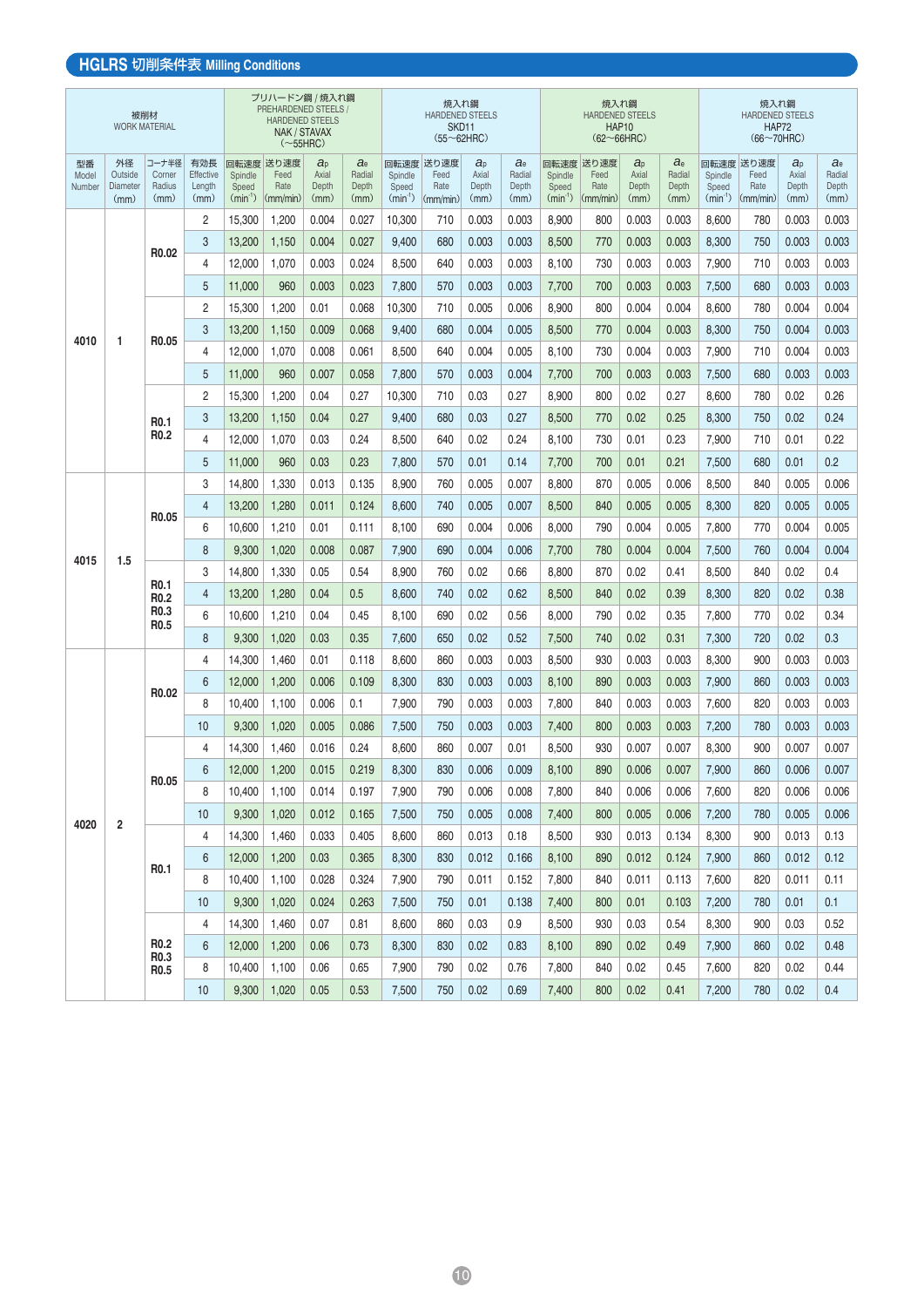#### **HGLRS** 切削条件表 **Milling Conditions**

|                       |                                          | 被削材<br><b>WORK MATERIAL</b>          |                                    |                               | プリハードン鋼 / 焼入れ鋼<br><b>PREHARDENED STEELS /</b><br><b>HARDENED STEELS</b><br>NAK / STAVAX<br>$(\sim 55$ HRC) |                                   |                                    |                                       | 焼入れ鋼<br><b>HARDENED STEELS</b><br>SKD <sub>11</sub><br>$(55 \sim 62$ HRC |                                   |                                    |                               | 焼入れ鋼<br><b>HARDENED STEELS</b><br><b>HAP10</b><br>$(62 \sim 66$ HRC) |                                   |                                  |                                       | 焼入れ鋼<br><b>HARDENED STEELS</b><br><b>HAP72</b><br>$(66 \sim 70$ HRC) |                             |                                  |
|-----------------------|------------------------------------------|--------------------------------------|------------------------------------|-------------------------------|------------------------------------------------------------------------------------------------------------|-----------------------------------|------------------------------------|---------------------------------------|--------------------------------------------------------------------------|-----------------------------------|------------------------------------|-------------------------------|----------------------------------------------------------------------|-----------------------------------|----------------------------------|---------------------------------------|----------------------------------------------------------------------|-----------------------------|----------------------------------|
| 型番<br>Model<br>Number | 外径<br>Outside<br><b>Diameter</b><br>(mm) | コーナ半径<br>Corner<br>Radius<br>(mm)    | 有効長<br>Effective<br>Length<br>(mm) | Spindle<br>Speed<br>$(min-1)$ | 回転速度 送り速度<br>Feed<br>Rate<br>$\langle$ mm/min                                                              | $a_{p}$<br>Axial<br>Depth<br>(mm) | $a_{e}$<br>Radial<br>Depth<br>(mm) | 回転速度<br>Spindle<br>Speed<br>$(min-1)$ | 送り速度<br>Feed<br>Rate<br>$\langle$ mm/min $\rangle$                       | $a_{p}$<br>Axial<br>Depth<br>(mm) | $a_{e}$<br>Radial<br>Depth<br>(mm) | Spindle<br>Speed<br>$(min-1)$ | 回転速度 送り速度<br>Feed<br>Rate<br>$\langle$ mm/min $\rangle$              | $a_{p}$<br>Axial<br>Depth<br>(mm) | $a_e$<br>Radial<br>Depth<br>(mm) | 回転速度<br>Spindle<br>Speed<br>$(min-1)$ | 送り速度<br>Feed<br>Rate<br>(mm/min)                                     | a<br>Axial<br>Depth<br>(mm) | $a_e$<br>Radial<br>Depth<br>(mm) |
|                       |                                          |                                      | 4                                  | 14,000                        | 2,640                                                                                                      | 0.02                              | 0.18                               | 8,900                                 | 1,140                                                                    | 0.011                             | 0.013                              | 8,700                         | 1,110                                                                | 0.011                             | 0.012                            | 8,400                                 | 1,080                                                                | 0.011                       | 0.012                            |
|                       |                                          |                                      | 6                                  | 13,300                        | 2,500                                                                                                      | 0.019                             | 0.18                               | 8,600                                 | 1,110                                                                    | 0.01                              | 0.012                              | 8,400                         | 1,080                                                                | 0.01                              | 0.011                            | 8,200                                 | 1,050                                                                | 0.01                        | 0.011                            |
|                       |                                          | R <sub>0.05</sub>                    | 8                                  | 11,800                        | 2,200                                                                                                      | 0.018                             | 0.175                              | 8,400                                 | 1,080                                                                    | 0.01                              | 0.012                              | 8,100                         | 1,050                                                                | 0.01                              | 0.011                            | 7,900                                 | 1,020                                                                | 0.01                        | 0.011                            |
|                       |                                          |                                      | 10                                 | 10,500                        | 2,090                                                                                                      | 0.015                             | 0.175                              | 8,100                                 | 1,050                                                                    | 0.009                             | 0.011                              | 7,900                         | 1,020                                                                | 0.009                             | 0.01                             | 7,700                                 | 990                                                                  | 0.009                       | 0.01                             |
|                       |                                          |                                      | 12                                 | 10,000                        | 1,950                                                                                                      | 0.013                             | 0.168                              | 7,900                                 | 1,010                                                                    | 0.009                             | 0.01                               | 7,700                         | 990                                                                  | 0.009                             | 0.01                             | 7,500                                 | 960                                                                  | 0.009                       | 0.009                            |
|                       |                                          |                                      | 16                                 | 8,800                         | 1,600                                                                                                      | 0.01                              | 0.158                              | 7,400                                 | 950                                                                      | 0.008                             | 0.01                               | 7,200                         | 930                                                                  | 0.008                             | 0.009                            | 7,000                                 | 900                                                                  | 0.008                       | 0.008                            |
|                       |                                          |                                      | 4                                  | 14,000                        | 2,640                                                                                                      | 0.04                              | 0.36                               | 8,900                                 | 1,140                                                                    | 0.021                             | 0.291                              | 8,700                         | 1,110                                                                | 0.022                             | 0.216                            | 8,400                                 | 1,080                                                                | 0.021                       | 0.21                             |
|                       |                                          |                                      | 6                                  | 13,300                        | 2,500                                                                                                      | 0.038                             | 0.36                               | 8,600                                 | 1,110                                                                    | 0.02                              | 0.277                              | 8,400                         | 1,080                                                                | 0.021                             | 0.206                            | 8,200                                 | 1,050                                                                | 0.02                        | 0.2                              |
| 4030                  | 3                                        | R <sub>0.1</sub>                     | 8                                  | 11,800                        | 2,200                                                                                                      | 0.035                             | 0.35                               | 8,400                                 | 1,080                                                                    | 0.019                             | 0.263                              | 8,100                         | 1,050                                                                | 0.02                              | 0.196                            | 7,900                                 | 1,020                                                                | 0.019                       | 0.19                             |
|                       |                                          |                                      | 10                                 | 10,500                        | 2,090                                                                                                      | 0.03                              | 0.35                               | 8.100                                 | 1,050                                                                    | 0.018                             | 0.249                              | 7,900                         | 1,020                                                                | 0.019                             | 0.185                            | 7,700                                 | 990                                                                  | 0.018                       | 0.18                             |
|                       |                                          |                                      | 12                                 | 10,000                        | 1,950                                                                                                      | 0.026                             | 0.335                              | 7,900                                 | 1,010                                                                    | 0.017                             | 0.235                              | 7,700                         | 990                                                                  | 0.018                             | 0.175                            | 7,500                                 | 960                                                                  | 0.017                       | 0.17                             |
|                       |                                          |                                      | 16                                 | 8,800                         | 1,600                                                                                                      | 0.02                              | 0.315                              | 7,400                                 | 950                                                                      | 0.015                             | 0.208                              | 7,200                         | 930                                                                  | 0.015                             | 0.155                            | 7,000                                 | 900                                                                  | 0.015                       | 0.15                             |
|                       |                                          |                                      | 4                                  | 14,000                        | 2,640                                                                                                      | 0.08                              | 0.72                               | 8,900                                 | 1.140                                                                    | 0.04                              | 1.45                               | 8.700                         | 1,110                                                                | 0.04                              | 0.87                             | 8,400                                 | 1,080                                                                | 0.04                        | 0.84                             |
|                       |                                          | <b>R0.2</b>                          | 6                                  | 13,300                        | 2,500                                                                                                      | 0.08                              | 0.72                               | 8,600                                 | 1,110                                                                    | 0.04                              | 1.38                               | 8,400                         | 1,080                                                                | 0.04                              | 0.82                             | 8,200                                 | 1,050                                                                | 0.04                        | 0.8                              |
|                       |                                          | R <sub>0.3</sub>                     | 8                                  | 11,800                        | 2,200                                                                                                      | 0.07                              | 0.7                                | 8,400                                 | 1,080                                                                    | 0.04                              | 1.31                               | 8,100                         | 1,050                                                                | 0.04                              | 0.78                             | 7,900                                 | 1,020                                                                | 0.04                        | 0.76                             |
|                       |                                          | R <sub>0.5</sub><br>R <sub>1</sub>   | 10                                 | 10,500                        | 2,090                                                                                                      | 0.06                              | 0.7                                | 8,100                                 | 1,050                                                                    | 0.04                              | 1.25                               | 7,900                         | 1,020                                                                | 0.04                              | 0.74                             | 7,700                                 | 990                                                                  | 0.04                        | 0.72                             |
|                       |                                          |                                      | 12                                 | 10,000                        | 1,950                                                                                                      | 0.05                              | 0.67                               | 7.900                                 | 1,010                                                                    | 0.03                              | 1.18                               | 7,700                         | 990                                                                  | 0.04                              | 0.7                              | 7.500                                 | 960                                                                  | 0.03                        | 0.68                             |
|                       |                                          |                                      | 16                                 | 8,800                         | 1,600                                                                                                      | 0.04                              | 0.63                               | 7,400                                 | 950                                                                      | 0.03                              | 1                                  | 7,200                         | 930                                                                  | 0.03                              | 0.62                             | 7,000                                 | 900                                                                  | 0.03                        | 0.6                              |
|                       |                                          |                                      | 8                                  | 8,500                         | 1,420                                                                                                      | 0.026                             | 0.338                              | 6,200                                 | 1.130                                                                    | 0.013                             | 0.016                              | 6.100                         | 1.090                                                                | 0.013                             | 0.015                            | 5,900                                 | 1,060                                                                | 0.013                       | 0.014                            |
|                       |                                          | R <sub>0.05</sub>                    | 12                                 | 7,600                         | 1,390                                                                                                      | 0.023                             | 0.288                              | 5,900                                 | 1,080                                                                    | 0.012                             | 0.014                              | 5,800                         | 1,040                                                                | 0.012                             | 0.014                            | 5,600                                 | 1,010                                                                | 0.012                       | 0.013                            |
|                       |                                          |                                      | 16                                 | 6.600                         | 1,330                                                                                                      | 0.018                             | 0.25                               | 5.700                                 | 1.030                                                                    | 0.011                             | 0.013                              | 5.600                         | 1,000                                                                | 0.011                             | 0.013                            | 5.400                                 | 970                                                                  | 0.011                       | 0.012                            |
|                       |                                          |                                      | 20                                 | 5,800                         | 1,260                                                                                                      | 0.015                             | 0.225                              | 5,400                                 | 980                                                                      | 0.01                              | 0.012                              | 5,300                         | 950                                                                  | 0.01                              | 0.011                            | 5,100                                 | 920                                                                  | 0.01                        | 0.011                            |
|                       |                                          |                                      | 8                                  | 8,500                         | 1,420                                                                                                      | 0.052                             | 0.675                              | 6,200                                 | 1,130                                                                    | 0.026                             | 0.36                               | 6,100                         | 1,090                                                                | 0.027                             | 0.268                            | 5,900                                 | 1,060                                                                | 0.026                       | 0.26                             |
| 4040                  | 4                                        | R <sub>0.1</sub>                     | 12                                 | 7,600                         | 1,390                                                                                                      | 0.046                             | 0.575                              | 5,900                                 | 1,080                                                                    | 0.024                             | 0.332                              | 5,800                         | 1,040                                                                | 0.025                             | 0.247                            | 5,600                                 | 1,010                                                                | 0.024                       | 0.24                             |
|                       |                                          |                                      | 16<br>20                           | 6.600<br>5,800                | 1,330<br>1,260                                                                                             | 0.036<br>0.03                     | 0.5<br>0.45                        | 5,700<br>5.400                        | 1,030<br>980                                                             | 0.022<br>0.02                     | 0.304                              | 5,600<br>5,300                | 1,000<br>950                                                         | 0.023<br>0.021                    | 0.227<br>0.206                   | 5,400                                 | 970<br>920                                                           | 0.022<br>0.02               | 0.22<br>0.2                      |
|                       |                                          |                                      | 8                                  | 8,500                         | 1,420                                                                                                      | 0.1                               | 1.35                               | 6,200                                 | 1,130                                                                    | 0.05                              | 0.277<br>1.8                       | 6,100                         | 1,090                                                                | 0.05                              | 1.07                             | 5,100<br>5,900                        | 1,060                                                                | 0.05                        | 1.04                             |
|                       |                                          | R <sub>0.2</sub>                     | 12                                 | 7,600                         | 1,390                                                                                                      | 0.09                              | 1.15                               | 5,900                                 | 1,080                                                                    | 0.05                              | 1.66                               | 5,800                         | 1,040                                                                | 0.05                              | 0.99                             | 5,600                                 | 1,010                                                                | 0.05                        | 0.96                             |
|                       |                                          | R <sub>0.3</sub><br>R <sub>0.5</sub> | 16                                 | 6,600                         | 1,330                                                                                                      | 0.07                              | $\mathbf{1}$                       | 5,700                                 | 1,030                                                                    | 0.04                              | 1.52                               | 5,600                         | 1,000                                                                | 0.05                              | 0.91                             | 5,400                                 | 970                                                                  | 0.04                        | 0.88                             |
|                       |                                          | R1                                   | 20                                 | 5,800                         | 1,260                                                                                                      | 0.06                              | 0.9                                | 5,400                                 | 980                                                                      | 0.04                              | 1.38                               | 5,300                         | 950                                                                  | 0.04                              | 0.82                             | 5,100                                 | 920                                                                  | 0.04                        | 0.8                              |
|                       |                                          |                                      | 12                                 | 4,700                         | 1,360                                                                                                      | 0.1                               | 0.675                              | 3,900                                 | 1,180                                                                    | 0.033                             | 0.676                              | 3,800                         | 1,150                                                                | 0.033                             | 0.502                            | 3,700                                 | 1,120                                                                | 0.033                       | 0.488                            |
|                       |                                          |                                      | 16                                 | 4,000                         | 1,150                                                                                                      | 0.095                             | 0.665                              | 3,800                                 | 1,150                                                                    | 0.031                             | 0.641                              | 3,700                         | 1,110                                                                | 0.032                             | 0.476                            | 3,600                                 | 1,080                                                                | 0.031                       | 0.463                            |
|                       |                                          | R <sub>0.1</sub>                     | 20                                 | 3,500                         | 1,000                                                                                                      | 0.09                              | 0.655                              | 3,700                                 | 1,120                                                                    | 0.029                             | 0.607                              | 3,600                         | 1,080                                                                | 0.03                              | 0.451                            | 3,500                                 | 1,050                                                                | 0.029                       | 0.438                            |
|                       |                                          |                                      | 24                                 | 3,100                         | 860                                                                                                        | 0.085                             | 0.645                              | 3,600                                 | 1,080                                                                    | 0.028                             | 0.572                              | 3,500                         | 1,050                                                                | 0.028                             | 0.425                            | 3,400                                 | 1,020                                                                | 0.028                       | 0.413                            |
|                       |                                          |                                      | 30                                 | 2,600                         | 740                                                                                                        | 0.079                             | 0.63                               | 3,400                                 | 1,030                                                                    | 0.025                             | 0.52                               | 3,300                         | 1,000                                                                | 0.026                             | 0.386                            | 3,200                                 | 970                                                                  | 0.025                       | 0.375                            |
| 4060                  | 6                                        |                                      | 12                                 | 4,700                         | 1,360                                                                                                      | 0.2                               | 1.35                               | 3,900                                 | 1,180                                                                    | 0.07                              | 3.38                               | 3,800                         | 1,150                                                                | 0.07                              | $\overline{2}$                   | 3,700                                 | 1,120                                                                | 0.07                        | 1.95                             |
|                       |                                          | R <sub>0.2</sub>                     | 16                                 | 4,000                         | 1,150                                                                                                      | 0.19                              | 1.33                               | 3,800                                 | 1,150                                                                    | 0.06                              | 3.21                               | 3,700                         | 1,110                                                                | 0.06                              | 1.9                              | 3,600                                 | 1,080                                                                | 0.06                        | 1.85                             |
|                       |                                          | R <sub>0.3</sub>                     | 20                                 | 3,500                         | 1,000                                                                                                      | 0.18                              | 1.31                               | 3,700                                 | 1,120                                                                    | 0.06                              | 3                                  | 3,600                         | 1,080                                                                | 0.06                              | 1.8                              | 3,500                                 | 1,050                                                                | 0.06                        | 1.75                             |
|                       |                                          | R <sub>0.5</sub><br>R1               | 24                                 | 3,100                         | 860                                                                                                        | 0.17                              | 1.29                               | 3,600                                 | 1,080                                                                    | 0.06                              | 2.86                               | 3,500                         | 1,050                                                                | 0.06                              | 1.7                              | 3,400                                 | 1,020                                                                | 0.06                        | 1.65                             |
|                       |                                          |                                      | 30                                 | 2,600                         | 740                                                                                                        | 0.16                              | 1.26                               | 3,400                                 | 1,030                                                                    | 0.05                              | 2.6                                | 3,300                         | 1,000                                                                | 0.05                              | 1.55                             | 3,200                                 | 970                                                                  | 0.05                        | 1.5                              |

備考:

・溝加工となる部分では、送り速度を 50%以下に下げてください。

・機械の回転速度が足りない場合や、加工中ビビリや工具の赤熱が発生する場合は、回転速度と送り速度を同じ比率で下げてください。

・水溶性・油性切削油、オイルミスト、エアブローのいずれにおいても安定した加工が可能です。

 $a_e$ 

ත්

Note: ・Decrease the feed rate more than 50% from the milling parameters when slot milling.

・Decrease both spindle speed and feed rate proportionally when the milling parameters exceed the machine's maximum spindle speed, or when chattering and red-hot occur. ・Every coolant offers stable milling.